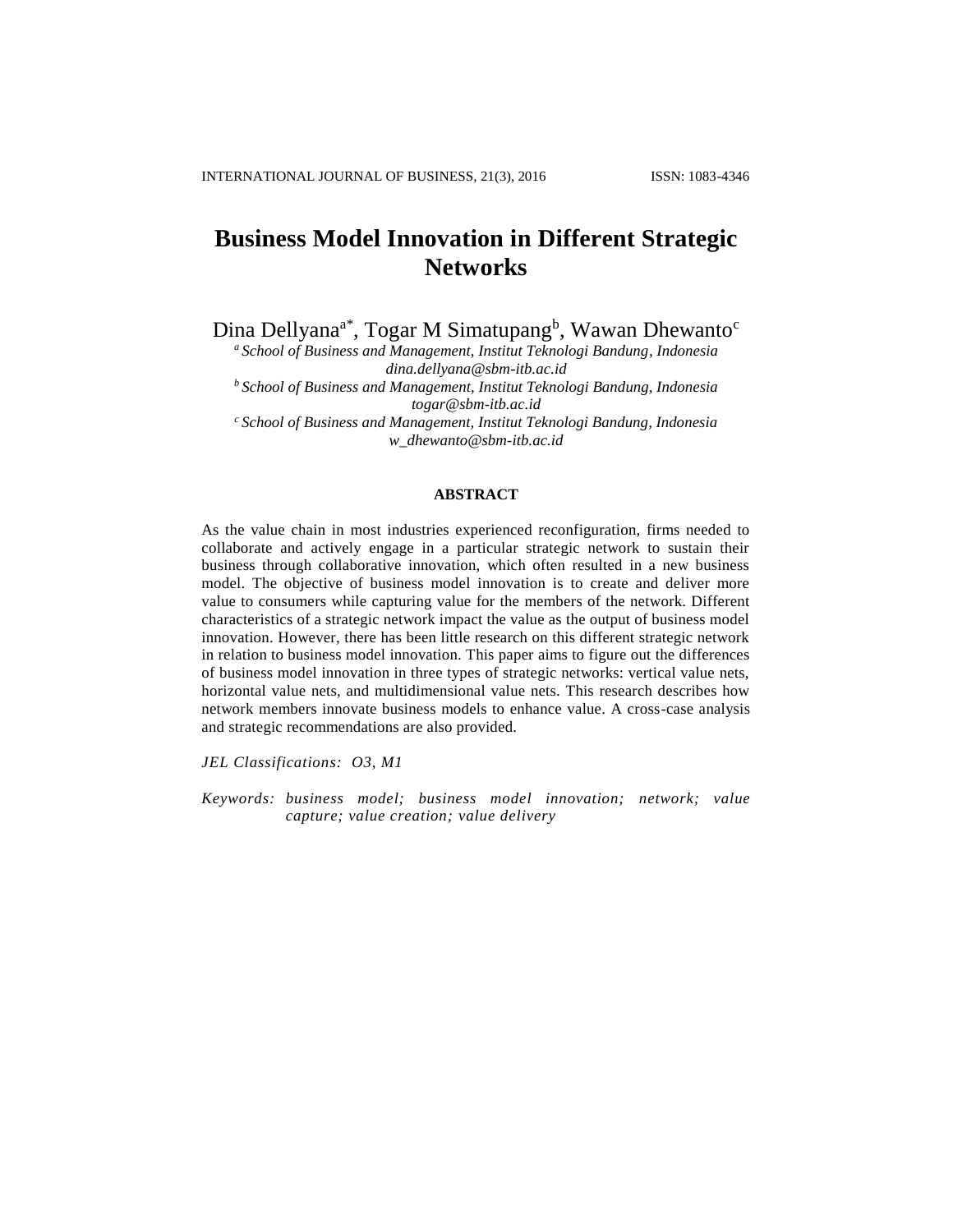## **I. INTRODUCTION**

With the business landscape continuously changing and competition steadily increasing, business model innovation (BMI) is now happening in many companies. It is practiced to help companies stay ahead of competition, because it could bring out potential unidentified sources of value (Zott and Amit, 2010) and increase the value for the customer and all of the business's stakeholders (Najmaei, 2011; Teece, 2010). Strengthening the competitive advantage of the business (Fu et al., 2006) and attracting different customers (Markides, 2006) are other reasons for innovating business models.

Previous research on BMI mostly focused on a single firm's perspective (e.g., Amit and Zott, 2012; Mitchell and Coles, 2004; Teece, 2010). However, the singlefirm perspective can no longer explain new forms, structures, and value activities (Wu and Zhang, 2009). Many industries face value-chain reconfiguration (Kartseva et al., 2004), forming complex linkages that create a 'value network' (Bovet and Martha, 2000). Shuman and Twombly (2010) emphasize that an organization's ability to innovate and grow would be hampered if it lacks the ability to collaborate with the network. Thus, to gain the benefit of BMI activity, the network perspective needs to be incorporated (Fu et al., 2006; Zott and Amit, 2010).

Collaboration of actors usually supported by each actor's different expertise and their unique capability (Shuman and Twombly, 2010). Collaboration creates and captures value within the network (Hamel, 2000). This would be realized when actors in the network combine their resources in co-creating the markets (Vargo and Lusch 2007). The members are also able to innovate new activity, gain access to complementary assets, and form a governance structure that reduces the costs or risks of innovative activity (Rasmussen, 2007).

Research on BMI from the network perspective is growing (e.g., Bask et al., 2010; Nenonen and Storbacka, 2010; Palo and Tähtinen, 2011; Wu and Zhang, 2009). However, there is little research focusing on the management of BMI in different types of networks. The majority of research in networked-based Business Model Innovation (BMI) has focused on a general type of network (e.g., Fu et al., 2006; Gordjin, 2001; Palo and Tähtinen, 2011) and defining its business model design, regardless of the different network characteristics and members' business model. Moreover, broad-spectrum framing is required for networks in the search for innovating a business model. Thus, this research aims at addressing this knowledge gap by developing a conceptual model describing the dimensions of BMI from the network perspective and examining the practice of BMI in different networks.

This paper is organized as follows: It starts by describing the conceptual model development of BMI from the network perspective. Next, the research method is described, including the case selection, interview protocol, data collection, and data analysis. To increase understanding of how the conceptual model can be used in BMI from the network perspective, an analysis of three cases representing three different types of networks is presented. Lastly, a discussion and conclusion are provided to summarize the research.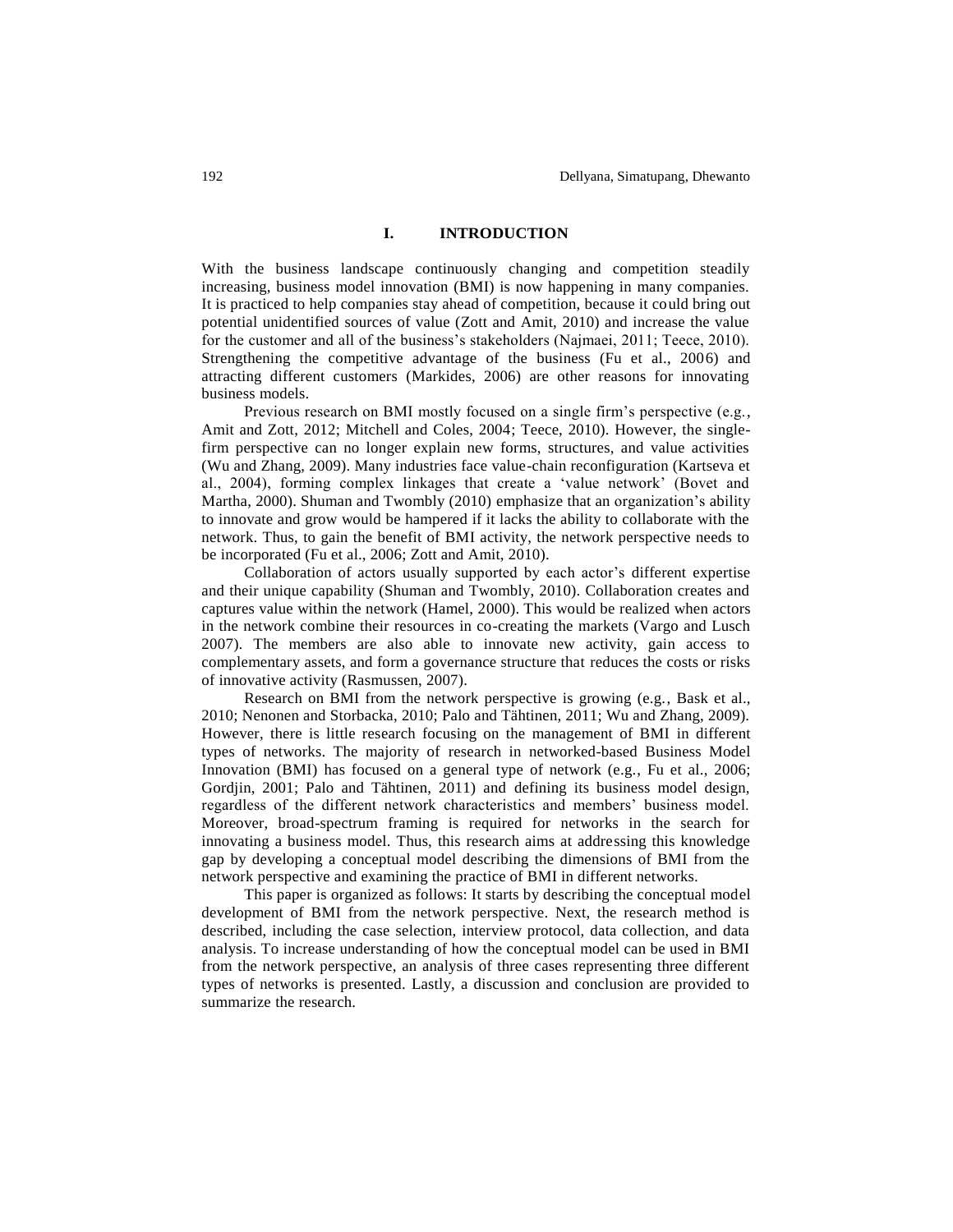## **II. BUSINESS MODEL INNOVATION IN A NETWORK PERSPECTIVE: CONCEPTUAL MODEL DEVELOPMENT**

In a network perspective, BMI is the process of creating a modified or new business model by sharing the activities and resources in the network. By looking at the network behavior towards BMI, the actors of the network are the most important factor to consider when they coordinate to innovate business models that are expected to create more value. Network theory (e.g., Lazzarini et al., 2001; Möller et al., 2005; Ritter, et al. 2004) states that changes can be carried out by members who interact with each other in innovation activity. The object of innovation activity is the business model (e.g., Chesbrough, 2007; Osterwalder et al., 2005; Zott and Amit, 2010). Different types of innovation in business models can be conducted (Giesen et al., 2007) which result in different levels of BMI (Bucherer et al., 2012) through a series of process sequences (Frankenberger et al., 2013). Neither the actors in the network nor the way they innovate the business model would contribute to the different value outputs in terms of value creation, value capture (e.g., Lepak et al., 2007; Zott and Amit, 2010), and value delivery (Berggren and Nacher, 2001).

In this research, BMI is studied from four dimensions: the subject (who performs the activity and will enjoy the result of BMI), process (how the business model activity is conducted), object (what is required for the activity), and output (why the activity is conducted). A similar approach was carried out by Markides (1999), who indicated that a simple recipe for a business strategy is looking at the 'who', 'what', and 'how' of the business. The subject of BMI is the network member, which gives information on how the members manage the relationship in regards to the BMI activity. The process is the innovation of the business model, which gives an understanding of the strategy and process that fit with the particular network. The object is the business model, which gives an understanding of how the new business model works and contributes to the value as the output. The four dimensions give a dynamic perspective to the research on BMI, and elaboration of the four dimensions enables us to construct a model for BMI from the network perspective, which can then be used to explore the characteristics of each network.

Pulling together the four dimensions, a conceptual model is proposed to theorize that the different characteristics of the network have a different BMI process which would lead to the creation of a different business model, resulting in different value output. Network creation is started either by invitation from the focal firm, the one who owns the scarce or specific capabilities or has more access to parties, or by a consortium agreement. These different network characteristics apply to different governances, structures, and behaviors that result in different BMI types, processes, and levels of BMI (Moller et al., 2005). Different innovation activities would result in different value exchanges and value flow that represent the new business model, which would then result in different value creation (Lepak et al., 2007) and delivery for the customer. Finally, members of the network would capture more value when consumers enjoy more value that was created and delivered before.

Each dimension influences the value as the output of the innovation activity. In comparison with the previous research, this research is consistent with the model of value creating network of Kothandaraman and Wilson (2001). Their model was built on three core concepts of value creation, where relationship is the subject, core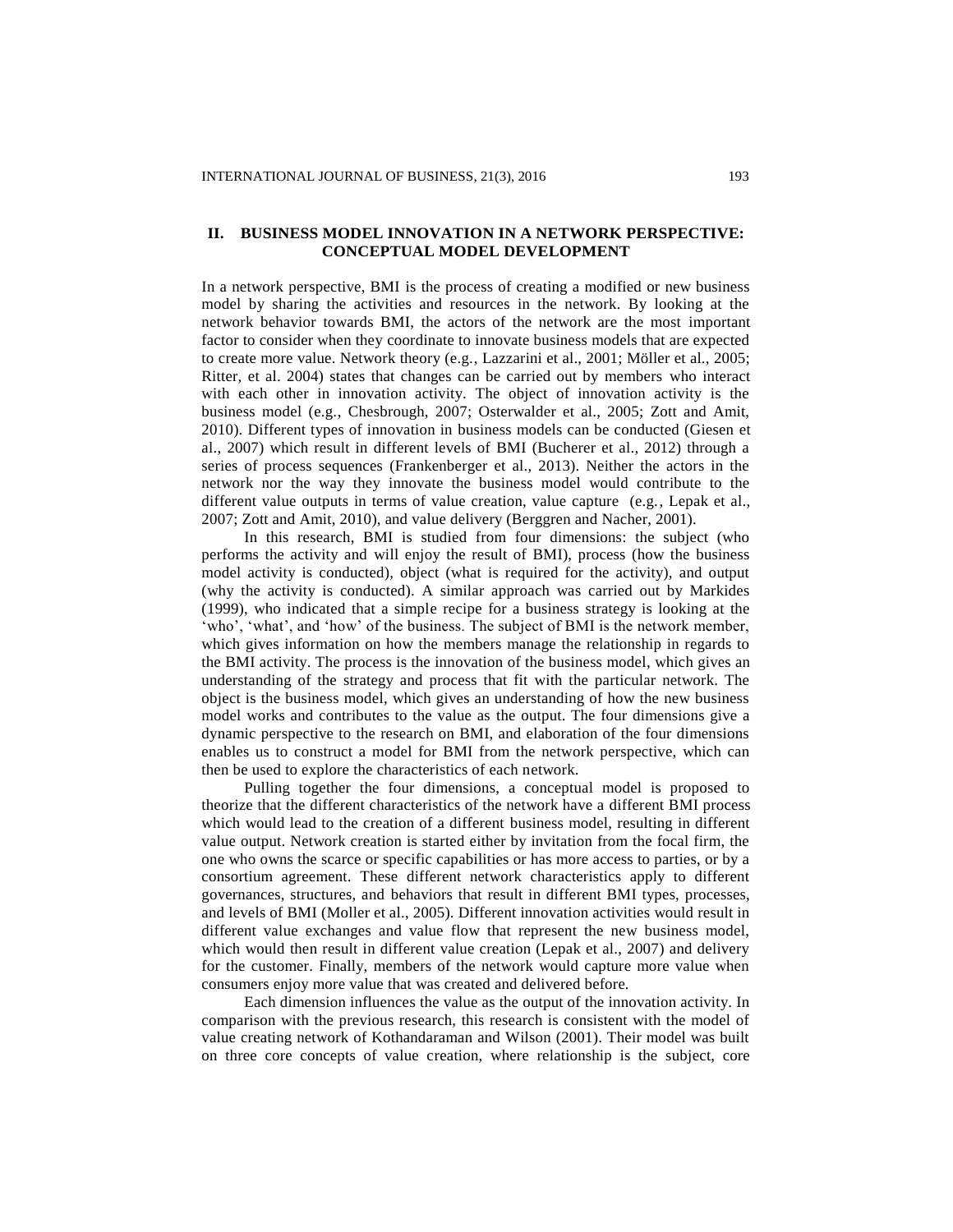capabilities is the object, and superior customer value is the output of the model implementation. Furthermore, this research is consistent with the three layers of business relationships of Snehota and Hakansson (1995). This model includes actors' bonds as the subject, resource ties as the object, and activity as the process. The relationship among the three layers does not always happen at the same intensity. However, the three layers interact and become the source of development and transformation of the relationship.

### **A. Who: Network**

This research focuses on strategic networks, which are defined as any restricted groups of organizations or actors that are interconnected with the structures, governances, and unique behaviors that are strategically important to participating firms. The members of the network work together toward the intention of a particular task or output (Moller et al., 2005). Actors in the network can be individuals, collectives, communities, or enterprises (Allee, 2008). The role of actors varies among suppliers, partners, distribution channels, and consumers (Möller and Halinen, 1999). Network structure is defined as the relationship arrangement of the network's members. The structural elements include network ties, network configuration, and network stability (Inkpen and Tsang, 2005).

Network governance is the process of making and implementing a decision in the network. The network governance 'involves a select, persistent, and structured set of autonomous firms (as well as nonprofit agencies) engaged in creating products or services based on implicit and open-ended contracts to adapt to environmental contingencies and to coordinate and safeguard exchanges' (Jones et al., 1997, p. 914). The network governance elements include review and evaluation, decision-making authority (Shuman and Twombly, 2010), collaboration guidance (Bititci et al., 2004), and transaction (Shehota and Håkansson, 1995). Network behavior is the way in which members of the network act toward others. The network behavior elements include active/passive communication, sharing resources, transparency of internal information, and time period of collaboration (Shuman and Twombly, 2010).

## **B. What: Business Model**

A business model is defined as the representation of how actors in the network exchange value and arrange the value flow. According to Palo et al. (2010) and Komulainen et al. (2006), value exchanges between network members are important elements in the business model. Value exchanges are the worth of something tangible or intangible expressed in terms of the worth of network members and customers. Tangible value includes products and money. Intangible value includes service, data or information, right, exposure, content, knowledge, and strategic capability. Value exchanges need to be converted to gain a better economic understanding. Furthermore, by visualizing the value exchanges in the business model, the analysis of the value of a network would be easily facilitated (Allee, 2008).

Another element that must be included in the business model is the value flow (Weill and Vitale, 2001; Wu and Zhang, 2009). Value flow is the action that is taken to move value among network members and customers. The value flow includes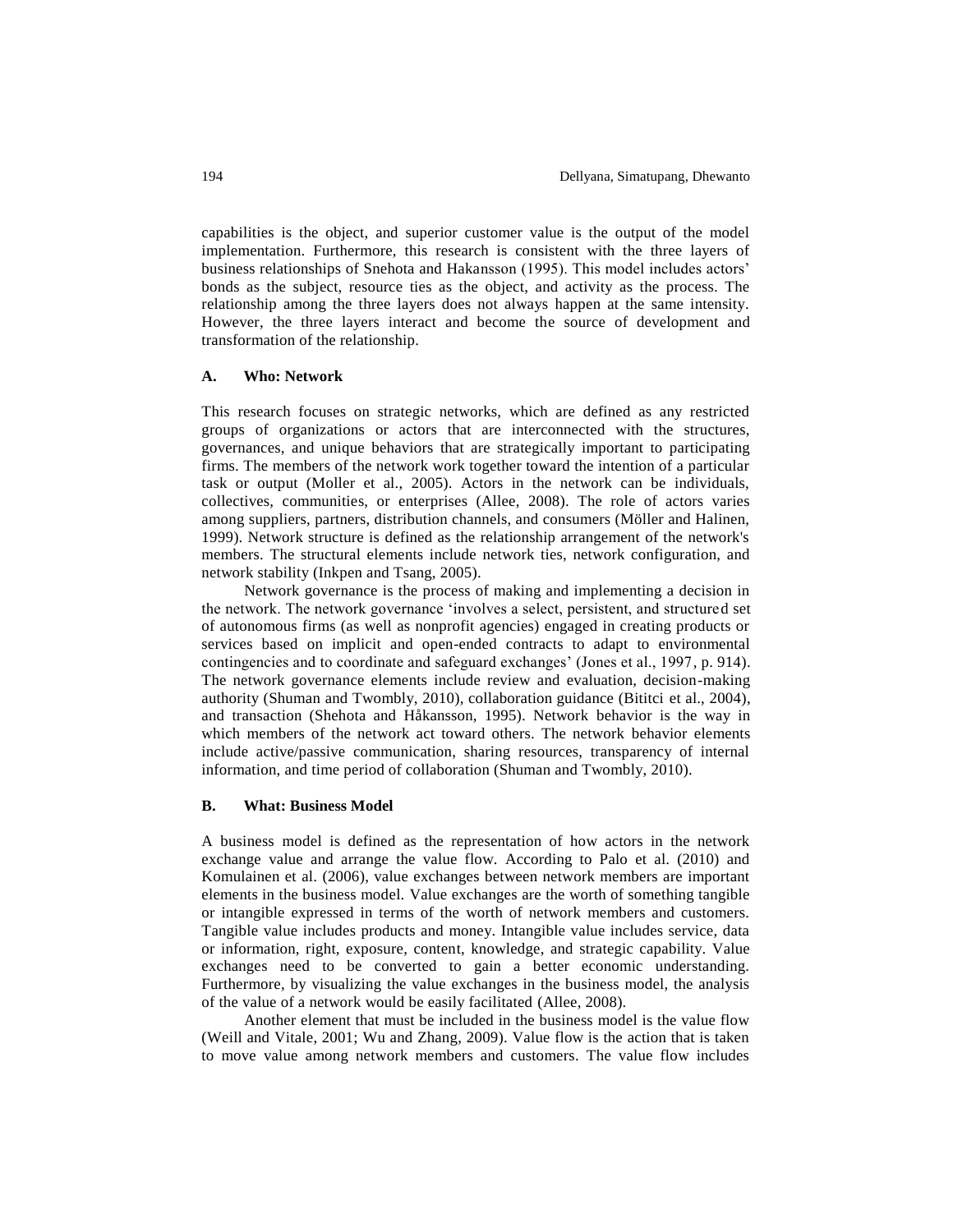tangible flows and intangible flows. Tangible flows include products, services, and profit flow. Intangible flows include knowledge, emotion, and influence (Wu and Zhang, 2009). To have a better understanding of strategic nets, knowing the flow of information, material, money, and influence relationships is important (Zaheer et al., 2000; Parolini, 1999).

## **C. How: Business Model Innovation**

BMI is a process of valuable changes in part or all of the activities, resources, and capabilities within the network business model, which happen in different types and levels. The BMI process includes initiation, ideation, integration, and implementation (Frankenberger et al., 2013). The initiation stage covers the activity of understanding the needs of the players and identification of change drivers. The ideation stage covers the activity of overcoming the current business logic, thinking in the business model, and managing the idea creation. In the integration stage, the activity consists of detailing and ensuring the alignment of the business model and managing partners. In the implementation stage, the activity is to overcome the internal resistance and evaluation.

The BMI framework by Giesen et al. (2007) is applied to help understand different BMI types. The framework explains three BMI types: industry model, revenue model, and enterprise model. The industry model happens when one network innovates the industry value chain by moving into new industries, redefining existing industries, or creating entirely new ones, and also by identifying/leveraging unique assets. The revenue model happens when one network innovates how it generates revenue through offering re-configuration (product/service/value mix) and pricing models. The enterprise model happens when one network innovates the role it plays in the value chain by changing its extended enterprise and networks with employees, suppliers, customers, and others, including capability/asset configuration.

To understand the level of BMI, the concept of measuring the degree of BMI by Bucherer et al. (2012) is employed. The degrees of BMI are categorized as radical innovation, industry breakthrough, incremental innovation, and market breakthrough. Radical BMI is characterized by a 'discontinuity along the two most important dimensions on a macro-level perspective: industry and market'. Industry represents the inside-out or firm view and is to be understood as the sum of firms within one industry; the market represents the outside-in or customer view and is to be understood as the sum of customers. Incremental innovation 'only comprises a tailoring of previous models that incorporates new technical capabilities and additional service offerings'. Industry breakthroughs 'confront the firms of the affected industry with a discontinuity, while for the customers of the respective market, the changes are rather incremental'. Market breakthroughs 'confront the customers of the affected market with a discontinuity, but for the firms of the respective industry, the changes are rather incremental'.

## **D. Why: Value**

Value is the expected output of BMI activity in the particular network that created and delivered for customer for maximum value capture for the network member.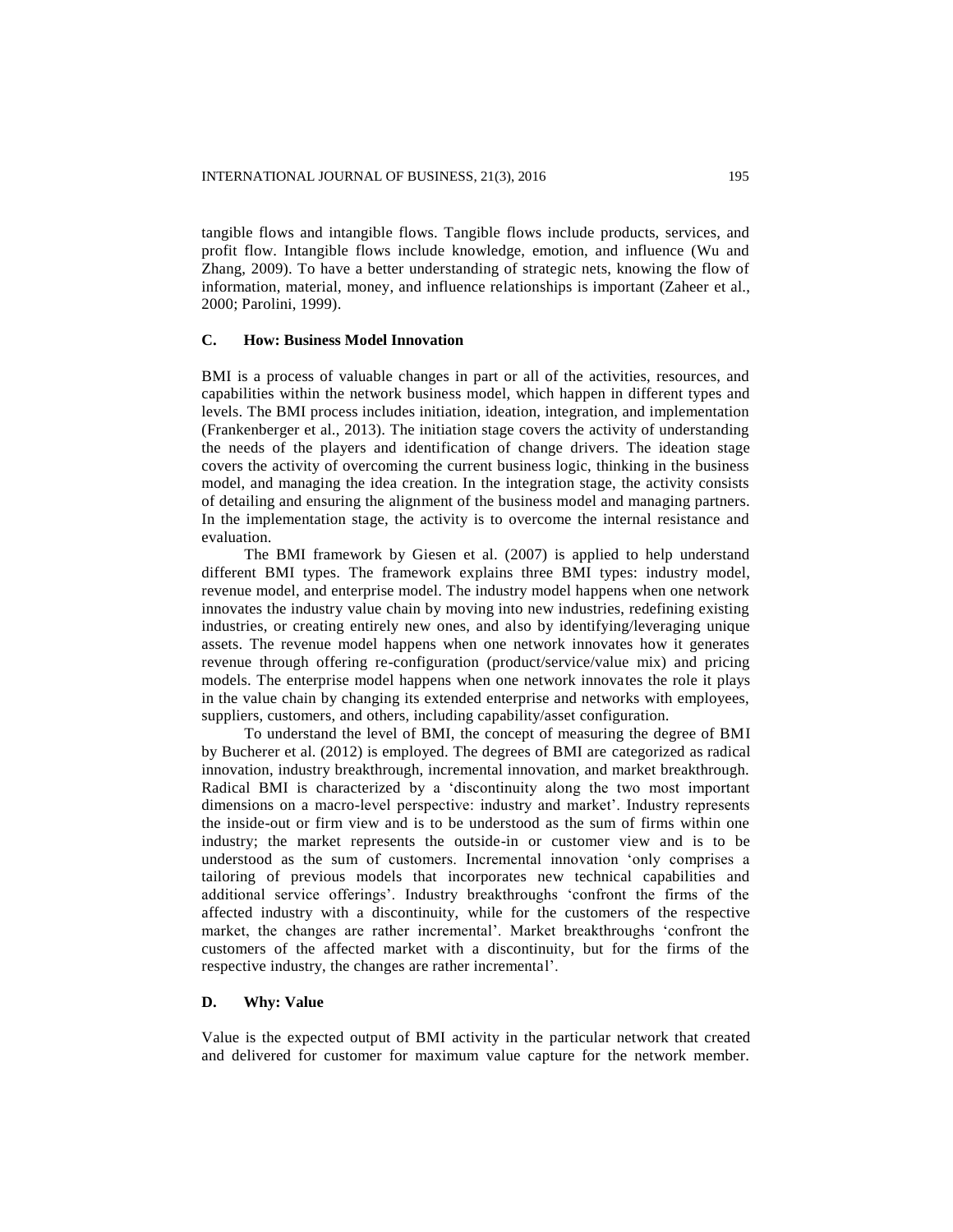Value creation is the performance of actions that increase the worth of offerings. Value creation "depends on the relative amount of value that is subjectively realized by a target user who is the focus of the value creation—whether individual, organization, or society" (Lepak et al., 2007). Value delivery is the way in which value is perceived by the consumer in the form of its availability and reception. In value delivery, the main focus is the management of the supply chain or value chain. The main objective is to find and map the actors in the network that could help the delivery process to provide the best value for certain customers. The stronger network of value-delivery partners and the distinctive business model's propositions can sustain and maximize the value delivery (Berggren and Nacher, 2001; Demil and Lecocq, 2010). Value capture is the process of retaining some part of the value provided in every value exchange. Resource management is important to capture value once it is created. According to Anderson and Narus (1999), besides value capture and value creation, a value in business markets can be identified by analyzing the value delivery of a product or service.

#### **III. RESEARCH METHOD**

This research uses a case study, because it could help to address the descriptive research questions. It focuses on contemporary phenomena of the music industry in its real practice in Indonesia, where the investigator has no ability to control the events. The music industry was chosen because it continually changes, from both a financial and social point of view, to a great extent because of the Internet's ascent and related innovative advances, which present extraordinary difficulties and opportunities.

The unit of analysis incorporated into this research is the strategic network available in the Indonesian music industry. The strategic network as the unit of analysis is adopted from "strategic business nets" by Moller et al. (2005). They classify strategic business nets into three types: (1) vertical value nets, (2) horizontal value nets, and (3) multidimensional value nets. Vertical value nets are vertically integrated value systems that can be included: supplier, channel, and customer nets. Usually, vertical value nets have the objectives to increase the operational efficiency of the value system, improve the product or process in the established value system, and sometimes integrate the complete value system. Horizontal value nets are often characterized by cooperative arrangements involving various institutional actors and competitor alliances. The main objective of this type of net is to provide access to existing resources or co-develop new resources, which is often conducted by combining resources and capabilities. Multidimensional value nets (MDVNs) comprise a hub organization that creates its market offering by integrating products and services required from a group of different types of suppliers and channel firms. Mostly, MDVNs are formed to create a new business concept with new technologies, which required the hub organization to orchestrate varies role of actors to create new value activities.

To help overcome potential response bias and gain multiple perspectives, or in this case a triangulation, the use of multiple respondents is preferred (Yin, 2014). The criteria used to select the cases are (1) the network of a focal company in the music industry, (2) includes more than two members in its network, and (3) meets the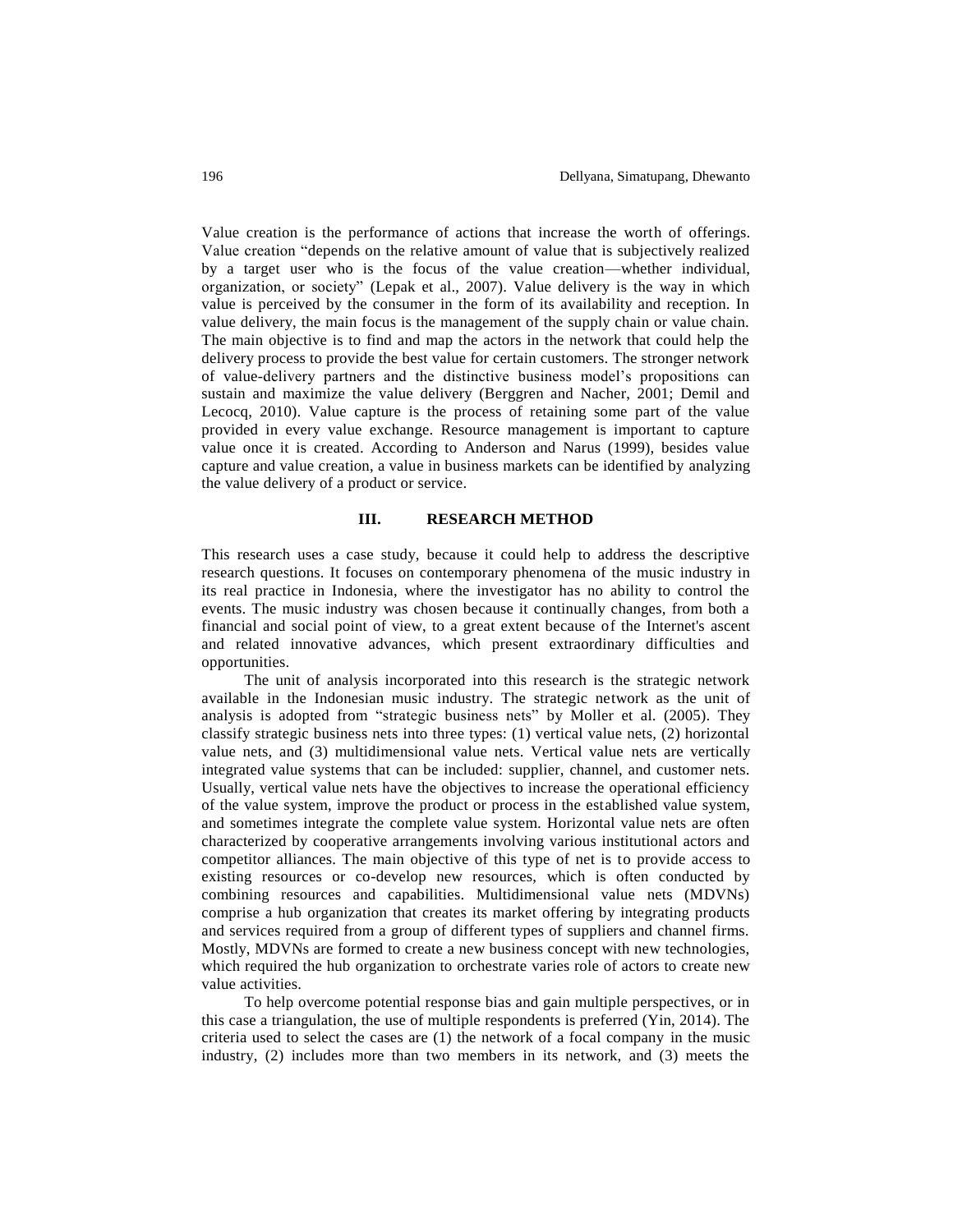criteria of vertical value nets, horizontal value nets, or MDVNs as described in paragraph three of this section. The three cases which meet the criteria are Music Factory Indonesia (MF), representing vertical value nets, Indonesia Netlabel Union (INU), representing horizontal value nets, and Guvera Indonesia, representing multidimensional value nets. Multiple respondents, who are the higher to middlelevel management of the focal company and network members, were interviewed by using semi-structured interviews.

The interviews with MF involved four people (media and promotion manager, media and promotion support, artist management, and business development of MF) and took 1.5 hours. Interviews with INU were conducted three times. The first involved INU members and took 2 hours and 5 minutes. The second interview, which was conducted by phone, involved the public relations staff of INU and took 45 minutes. The third interview involved one member of INU management and took 56 minutes. Interviews with Guvera Indonesia were conducted twice. The first was involved the managing director and took 45 minutes. The second interview involved the managing director and the music director of Guvera Indonesia and took 1 hour and 11 minutes.

Respondents were asked about the process of BMI in each network. The next questions were about the governance, structure, and behavior of the network, BMI types, elements that changed in regards to the current business model, and output of the BMI activity. The interviews were recorded, and notes were taken during the interviews to avoid misunderstanding the data. After the data were gathered, the interviews were transcribed. The descriptive analysis was then conducted for this research. After that, inter- and intra-case analyses were conducted to find the similarities and differences of the three networks in regards to the BMI activities. After the results were provided, the informants were contacted to check whether the results presented the right understanding of the interviews for data verification and validation.

## **IV. RESULTS**

## **A. Case of Vertical Value Nets Represented By Kentucky Fried Chicken Music Factory**

MF is an Indonesian record label that was established on 24 June 2006 by Harun Nurasyid and Fabian Gelael. MF is categorized as a non-conventional distributor that has an outstanding and remarkable way of implementing the CD selling system to a merchant. The main focuses of its business are actuating an exclusive partnership with a number of record labels in Indonesia and helping them distribute and promote their physical product at 433 branches of Kentucky Fried Chicken (KFC) merchants all over Indonesia.

## **1. Who: Network**

MF's position in the network structure is on the distribution chain, and its network comprises the actors from the creation chain (e.g., artist, producer, songwriter, recording studio), reproduction chain (e.g., duplication service), and consumption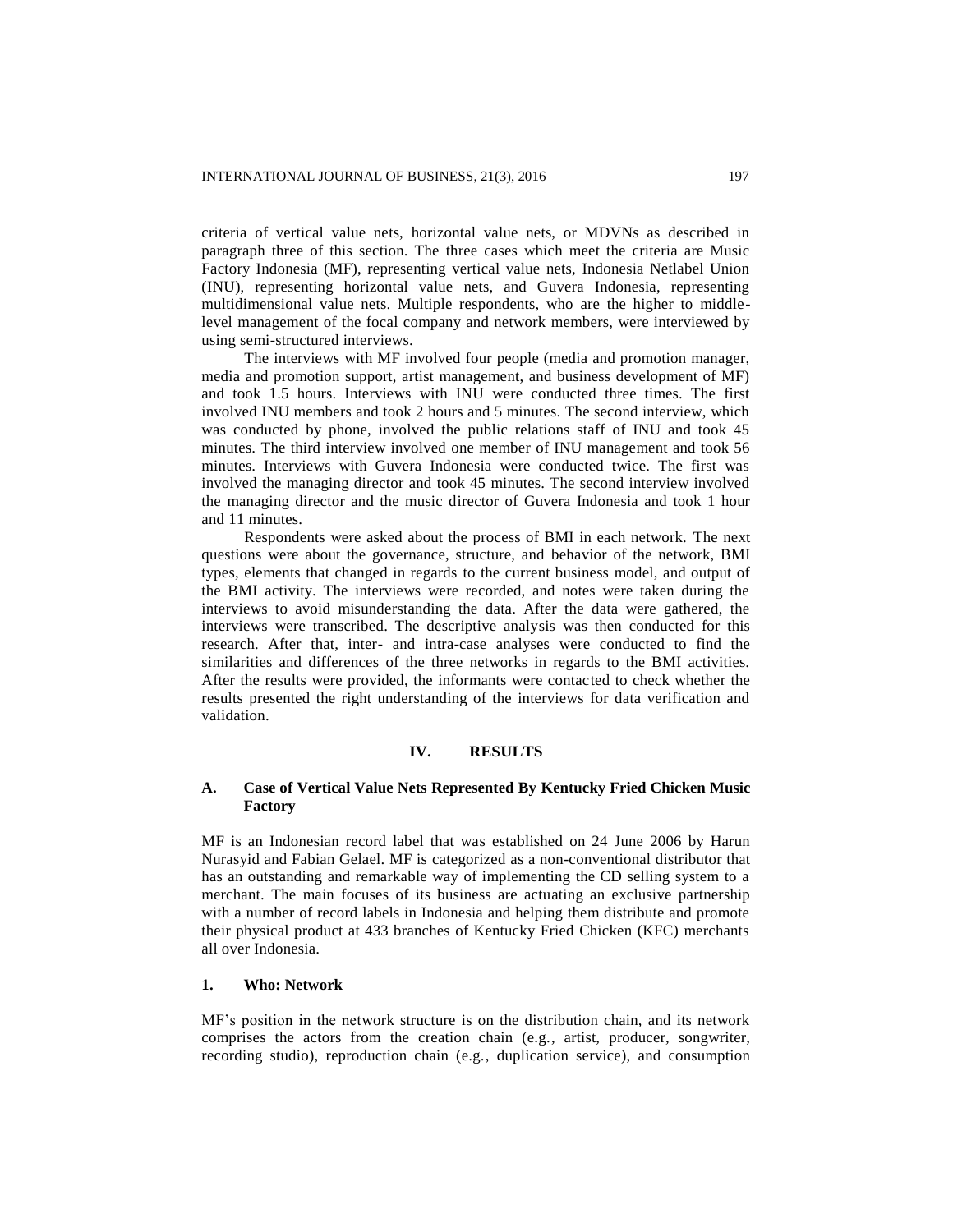chain (KFC merchants). In its vertical nets, MF becomes the organizer of the collaboration and has a high bargaining position compare to the records label. However, MF is tightly tied with KFC management that has a higher bargaining position than MF. In this case, MF become the spokesperson of KFC Indonesia to the records label/ artist, and both of them usually sit together to determine which artist or albums could be distributed through KFC branches. This condition seems try to monopolizes the physical music distribution industry, remembering only less brick and mortar music store left in Indonesia due to the physical music sales decrease.

In network governance elements, review and evaluation are always actively conducted within the labels and MF in terms of sales and promotion effectiveness, because the contract is usually conducted in a short period of time. MF is responsible for managing the exclusive distribution of the label's artist via KFC stores and conducts promotion activities with labels usually for a three to six-month contract. Labels are not allowed to sell their CD anywhere else during the contract period with MF. If the product sales do not meet the target, the product is returned to the label.

"The contract (with the label) includes three-month targets, a maximum of six months for completion. This is because the product (CD's) rotates constantly, and queuing artists to enter to KFC is from six months to one year. After the contract is done, there is a grace period for the product to be sold in other places (stores that sell CDs), such as Gramedia and Indomaret. If you have not completed the contract but sell the product in other outlets, you will be blacklisted. You will also be blacklisted if you sell the product to competitors, such as Texas and Seven Eleven" (Media and promotion manager, MF).

Decision making is usually determined by MF, which makes MF's bargaining position high. Even though the label built a good relationship with MF, not all artists in that label could sell their music via MF. MF mostly integrates and controls the movement from the distribution slot of labels, product requirement, artist and label promotion obligations, and sales reporting. MF has a regulation that it can only distribute 10 regular albums outside of children's and religious albums.

"We are afraid that if we accept more than 2 albums from each label per year, the distress will be in the focuses of selling and promotion. Because we are not a CD store, we prevent accumulation of the unsold product. We will boost the promotion of the newly released product" (Media and promotion manager, MF).

The partner label owns most of the licenses, but MF also owns some licenses through a separate deal. Artists who are stable and tend to create a high number of sales are those who could join MF's network. As one of the collaboration guidelines, MF requires labels to prepare the marketing plan properly and set the selling target and quota for CD distribution. The labels are also required to manage their artists and to make a schedule for store visits or meet and greets in KFC stores.

"At least four visits per month per artist for meet and greet programs. We will push again by sending a warning letter if the artist or label does not take the time as stipulated in the contract" (Artist management, MF).

In network behavior elements, the communication is always actively conducted at the beginning of the contract during the product distribution, and during the promotion time. However, it seems that not all communication performed smoothly. In this MF network, KFC is the one who share its resources most which includes 500 merchants all over Indonesia. The communication was usually happening through email of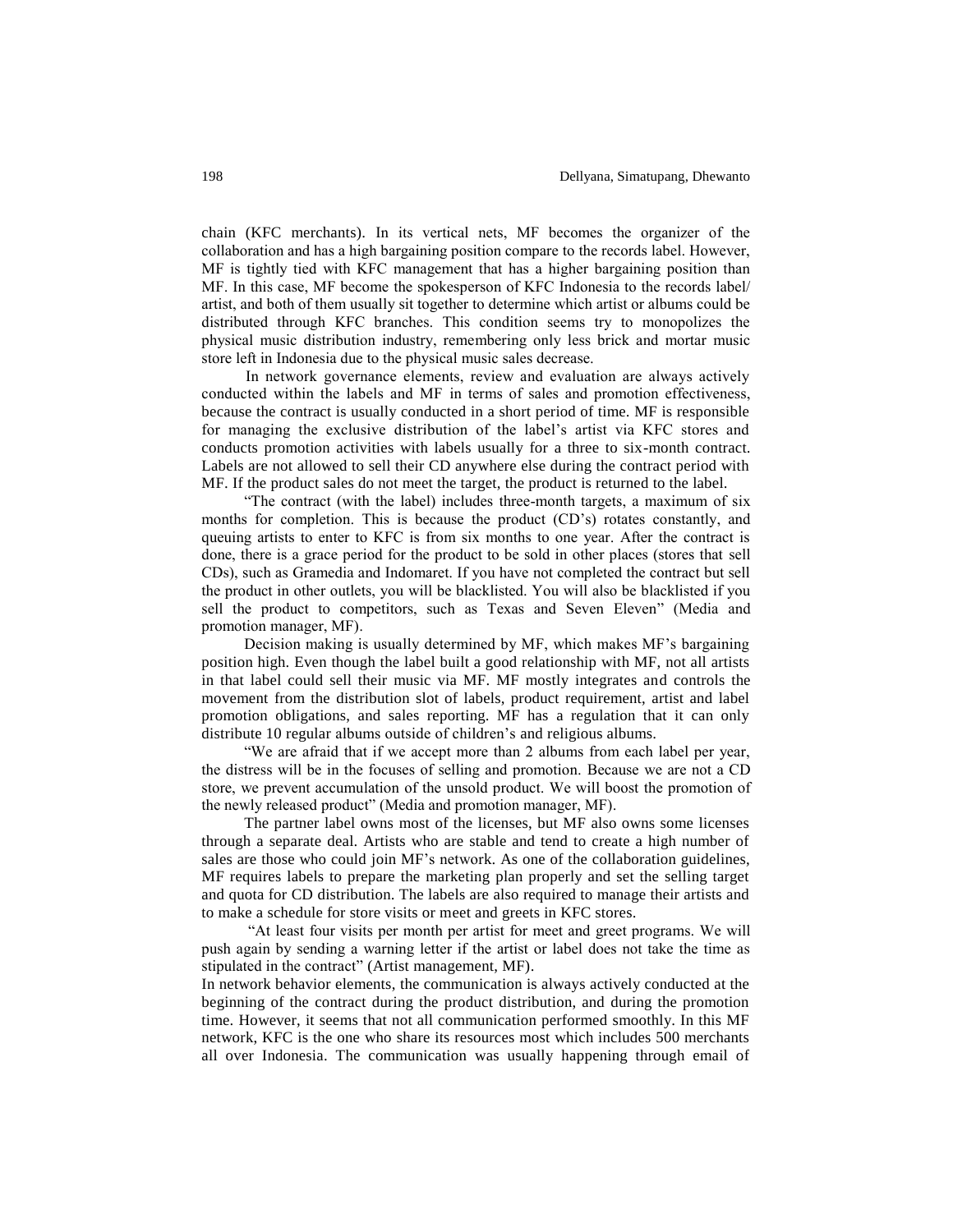phone call and mostly regarding the promo activity was largely initiated by MF to KFC and KFC will adjust the schedule and the store event. Labels are waited to be informed until the program is arranged.



## **2. What: Business Model**

Value exchanged in MF's vertical value nets business model is in the form of tangible and intangible value. As shown in Figure 1 above, intangible value that is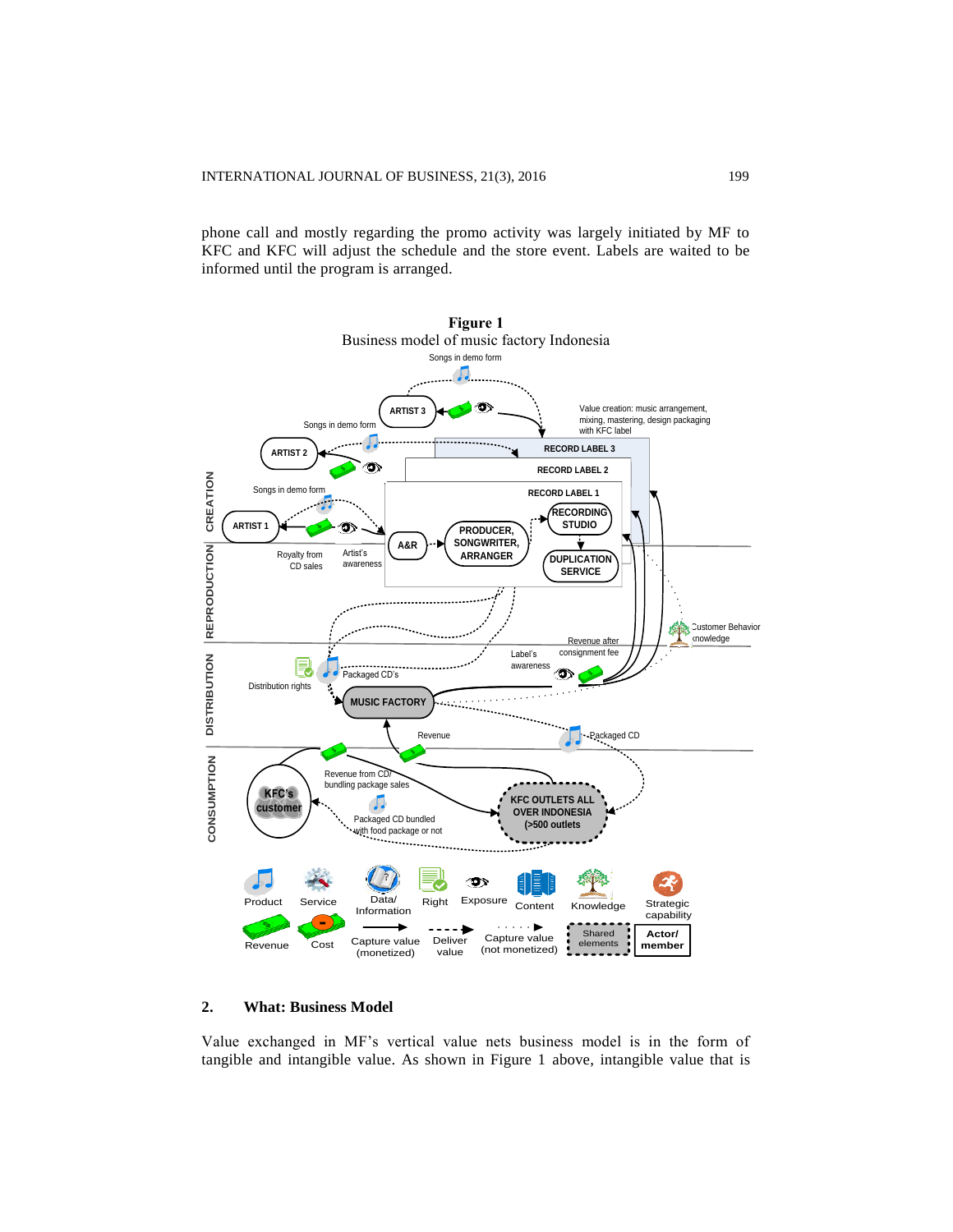being shared here is mostly in the form of data (musical data in many formats, song and artist data, and marketing and promotional data). In tangible value, money from sales is mostly exchanged. Value flows are in the form of products, services, and money flow. Product flow starts from the selected artist's CD reproduction that was managed by the record label. The final product, which already has KFC labels, is then delivered to MF to be distributed. In contrast, the money flow starts from the bottom, which is from the KFC merchant that reported the CD sales to MF. MF then calculates the sales report to be delivered to the record labels.

#### **3. How: Business Model Innovation**

The innovation process of MF mostly happens internally and is initiated when the owner and team are getting a deep understanding of the personality of the target market by conducting surveys and observing trends and the consumers' daily habits.

"The music and genres that suit youngsters, as a KFC customer segment, signified the rejuvenated pace of KFC Indonesia" (Media and promotion manager, MF).

At the ideation phase, the concept is then brought to discussion with the KFC headquarters in America which then resulted the MF's establishment in year 2006. At the integration phase, the owner details the business model together with the MF team. Because the business model is merely adapting the concept of the record label, the MF team rushes to test the distribution model. At the implementation phase, the network of actors starts to be established, and members of the network, such as partner labels, KFC store management, and consumers, begin to be involved.

Nonetheless, after that the innovation in MF remained stagnant. The new activity was more into the marketing or promotion gimmick. Since then, MF has put more attention into the distribution model. MF communicates regularly with its label partners and artists to find opportunities in terms of innovation of the album's distribution, promotion, and selling mechanism. In this regard, the innovation occurring from the cooperation between partner labels and MF is usually incremental.

"Artists in MF must also promote KFC in any events to boost market consciousness so that KFC can get more revenue in all business units" (Artist management, MF).

Adapting the BMI types by Giesen et al. (2007), MF's vertical value nets of BMI were categorized as industry model types, and the level of BMI was considered an industry breakthrough, as its emergence redefined the music distribution industry in Indonesia. Before the emergence of MF, none of the record labels distributed their music through a restaurant chain. CD distribution was normally conducted through CD stores. However, CD sales have declined since the mid-2000s, and most CD stores have closed. This vertical value net emerged as one of the solutions for CD distribution, as it could help labels distribute their product all over Indonesia with minimal risk of investment compared to their self-distribution. However, this network is very exclusive and could not be a solution for smaller record labels.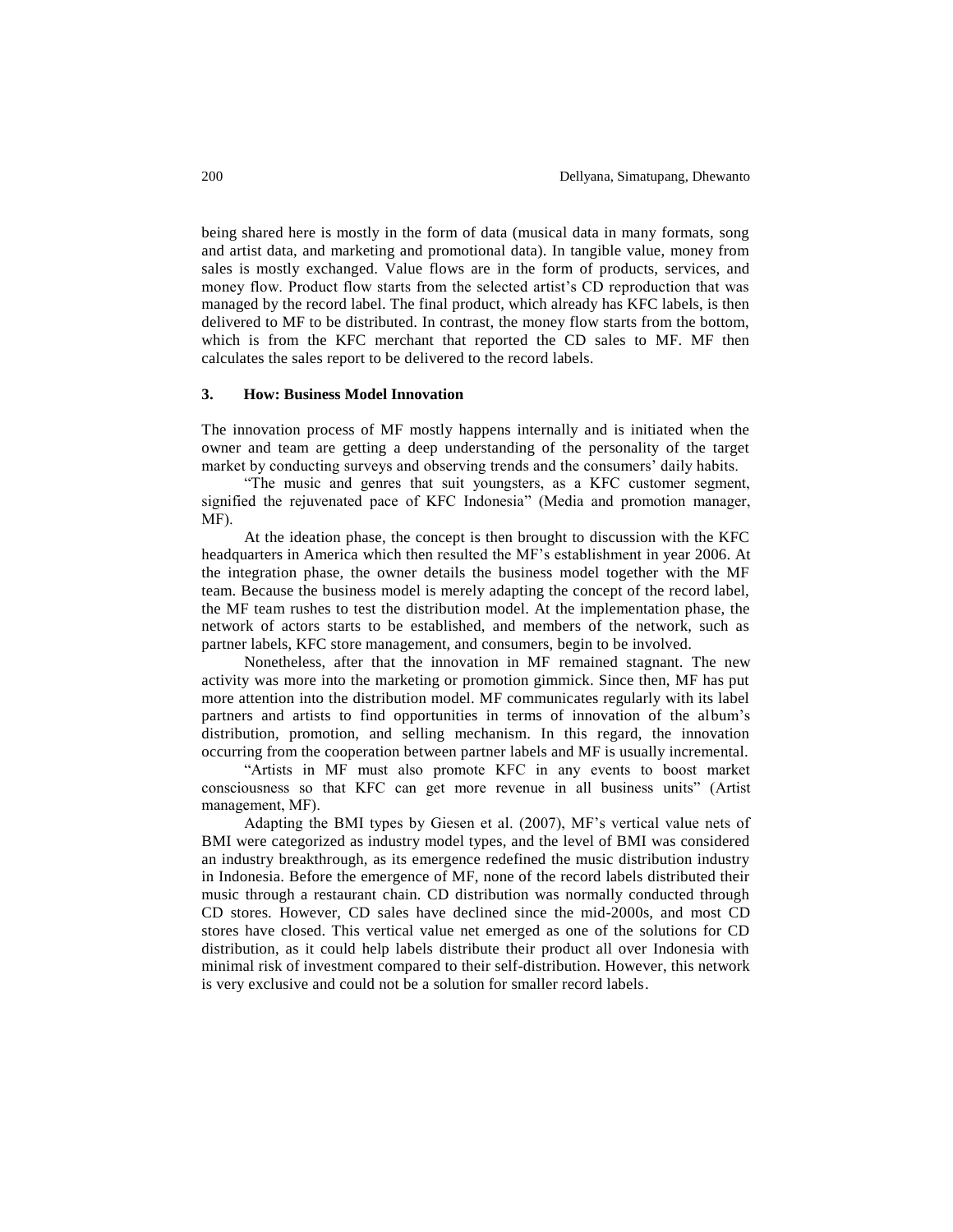## **4. Why: Value**

Tangible value created for direct consumers is the quality of the product in terms of the artist and songs; lower product prices (if consumers buy the CD in a KFC store), because it is bundled with the chicken package; and efficiency, because consumers can buy the CD and eat at the restaurant at the same time. Intangible value that is created is an increase in the customer experience, because KFC regularly holds meet and greet events with artists and their fans at the restaurant. Tangible value delivery for KFC consumers is the increased quality of the product and delivery, because consumers will experience a direct offering of the CD at a KFC store, as well as the decreased cost of delivery. Intangible value delivery for consumers is the increase in engagement, because consumers can communicate with the seller directly.

Tangible value that can be captured by the partner labels is profit from sales. Tangible value started to be captured when KFC headquarters in Indonesia reported the sales of CDs to MF. Since then, MF has managed the consignment fee for KFC. The net sales are then delivered to partner labels. The partner labels then manage the net sales, which are divided among the labels themselves and the artists. For the partner labels, intangible value that can be captured is the decreased risk of failure or distribution of the CD by themselves or another distribution channel, enhanced skill and knowledge regarding the artist's promotion in a particular city, and increased product awareness through a nation-wide distribution channel.

## **B. Horizontal Value Nets Represented By Indonesia Netlabel Union**

INU is an Indonesian netlabel collective movement that started in early 2011. INU's activities are closely associated with conventional copyright law, because they include the spreading and multiplication of musical works. INU aimed at creating a netlabel inter-network and introducing the public to the existence of local netlabels, as well as being a receptacle in reviewing the musical discourse in the era of information technology. A netlabel is a record label that distributes its audio product in digital format through the Internet. The release can be downloaded legally either free or paid. A netlabel is an alternative in the realm of independent music in Indonesia, which is a country that has a high level of music piracy.

#### **1. Who: Network**

In INU horizontal nets, network structure elements comprise members who have different expertise (e.g. producer, writer, law expert, social media expert).

"Our consumers range from musicians, listeners, concert consumer, record labels, record stores, online media, music media, cultural studies researchers, and students of anthropology/sociology who have been doing research on digital music distribution. Indeed, most of our consumers are music listeners, because we have a huge number of listeners of music in Indonesia" (Public relation, INU).

The network ties are built by character similarities and the clear vision of the netlabels in order to spread the creative common culture to the Indonesian music consumer. INU facilitates the place to communicate the movement and promotes each INU member's activities. The mutual co-creation relationship is automatically built into each network activity. Because there is no contract for joining INU, this type of network has a high rate of instability.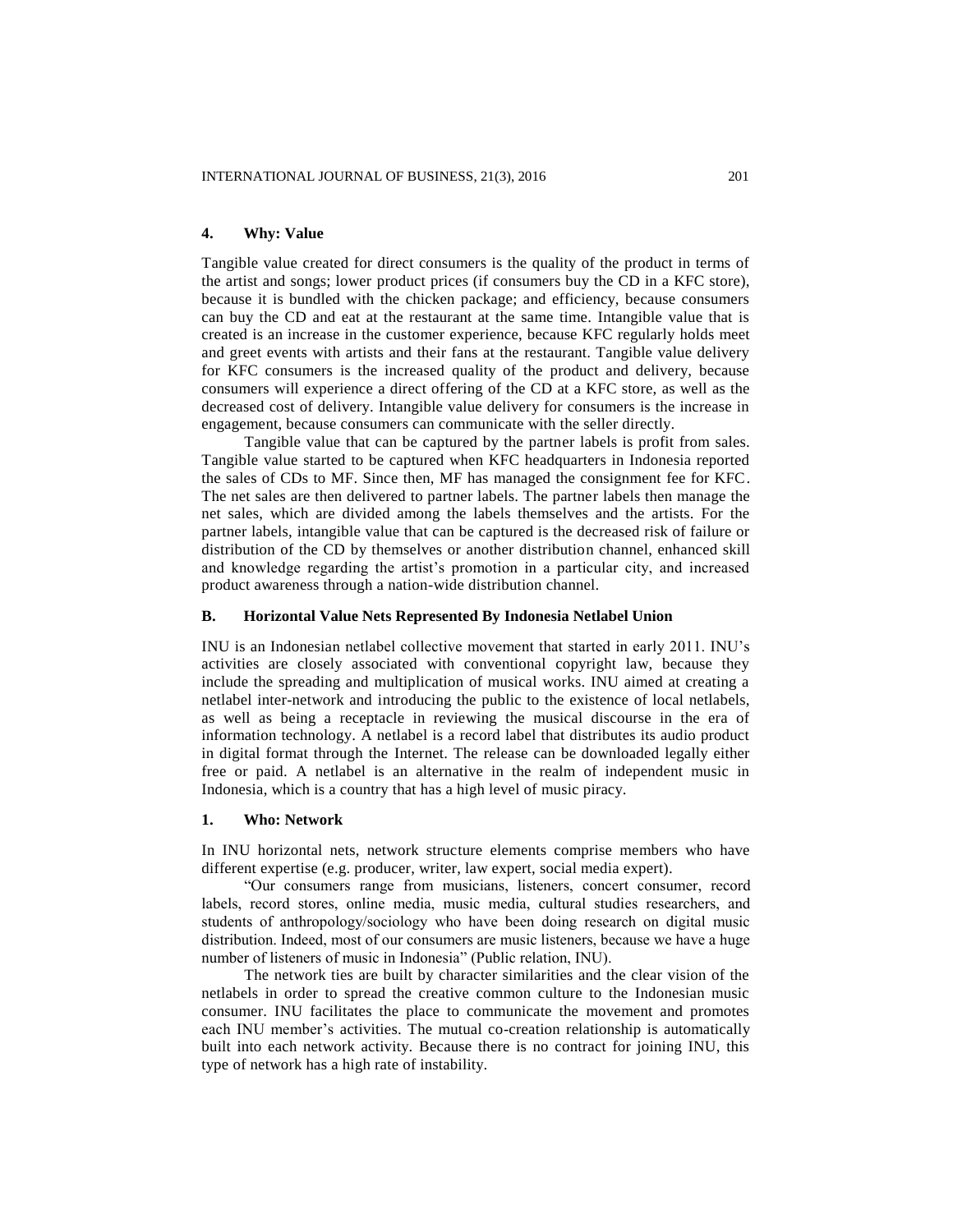In the network governance element, decision-making authority is mostly decided collectively, and INU's activists will manage all members' aspirations. However, any intellectual property (IP) rights for each free downloaded music program are usually managed by each netlabel or artist. There is less transaction in terms of money in INU; however, any donation or money that comes from merchandise sales would go to financing INU's activities and programs.

"Besides inviting Indonesian netlabels, we are also open to other types of Indonesian record labels that use creative common licenses, like Sorge Records and Hummingbird Records. In addition, Indonesian musicians without a label who release their free download music on the Internet or release by a netlabel outside Indonesia are also invited to join/participate in the INU program" (Public relation, INU).

In the network behavior elements, communications among members are active. The communications happen primarily through a Facebook group, where the transparency of internal information is very high. Each INU activity is mostly open for collaboration (e.g. open workshop, streaming an event through online radio, free music download, and open music remix project). There is no strict contract for joining INU, and thus the time period of collaboration is not determined, except for special programs that are sponsored by external parties and would meet a particular target output.

## **2. What: Business Model**

In INU's network business model, the value being exchanged is in the form of tangible and intangible value. Intangible value being shared is mostly in the form of data (music data in digital format, news updates, new knowledge), as shown in Figure 2. In INU the tangible value that is often exchanged is each member's assets, such as a website and the member's physical resources. Almost all of INU's activity is cocreated. The co-creation business model happens when a firm or network engages customers or partners in the business activity and creates a new dynamic relationship (Kambil, 1999). Value flows in INU's network are in the form of product, information, and service flow. Product flow starts from netlabels that want to distribute their free downloadable songs through INU's website. Information flow starts when members share information through a mailing list or other media. Service flow usually starts when there is a special program or initiative that requires all members to share their resources.

## **3. How: Business Model Innovation**

The BMI process was first initiated by 'Yes no Wave' records, one of the netlabel pioneers in Indonesia. Its presence was inspired by the predecessor international netlabel, Opsound! (http:// www.opsound.org). 'Yes no Wave' opened the initiatives to build the netlabel union with other netlabels in Indonesia, which surprisingly started to emerge in line with the rise of digital audio music and Internet absorption.

"At this point, there are more than 20 netlabels across Indonesia that become members" (Management, INU).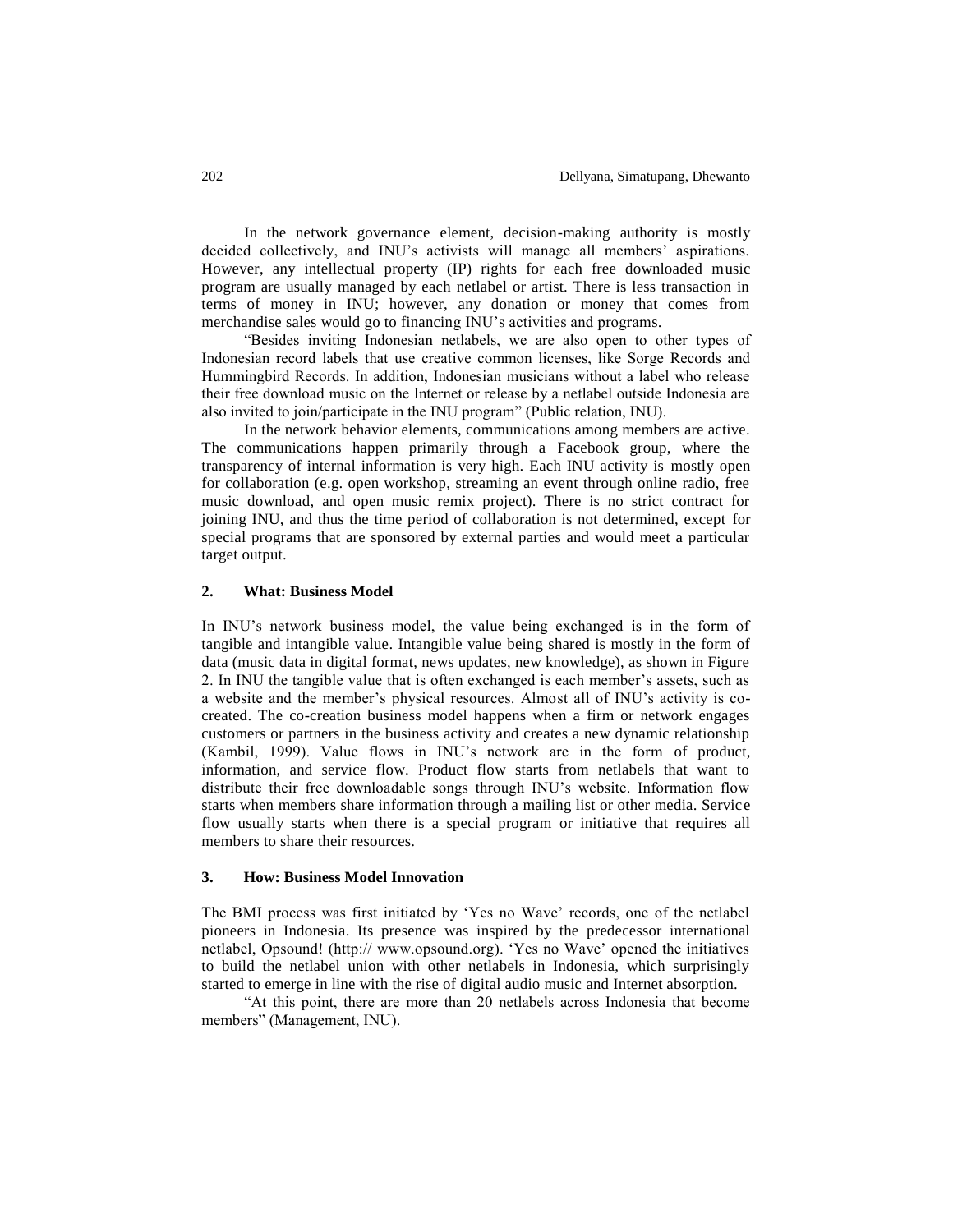

**Figure 2** Business model of Inu

The first step began by creating a compilation album that was released simultaneously on 1 January 2011 and involved five netlabels in Indonesia. The second activity that initiated the emergence of INU was sharing offline booths and merchandise with INU members at RRREC Fest #2 in Jakarta from 3–5 December 2011. The ideation process happened next, and it included discussion of the sharing mechanism, program proposal mechanism, and joining mechanism among members. After that, INU started implementing the business model by creating a program regularly. One of the programs emerging from the innovation activity was INF (Indonesian Netaudio Festival). INF is an offline activity involving actors, observers, and netaudio connoisseurs in Indonesia. In addition to a social gathering between actors and audience netaudio, activities are organized in the form of offline filesharing, fund raising in the form of merchandise sales, discussions, workshops, film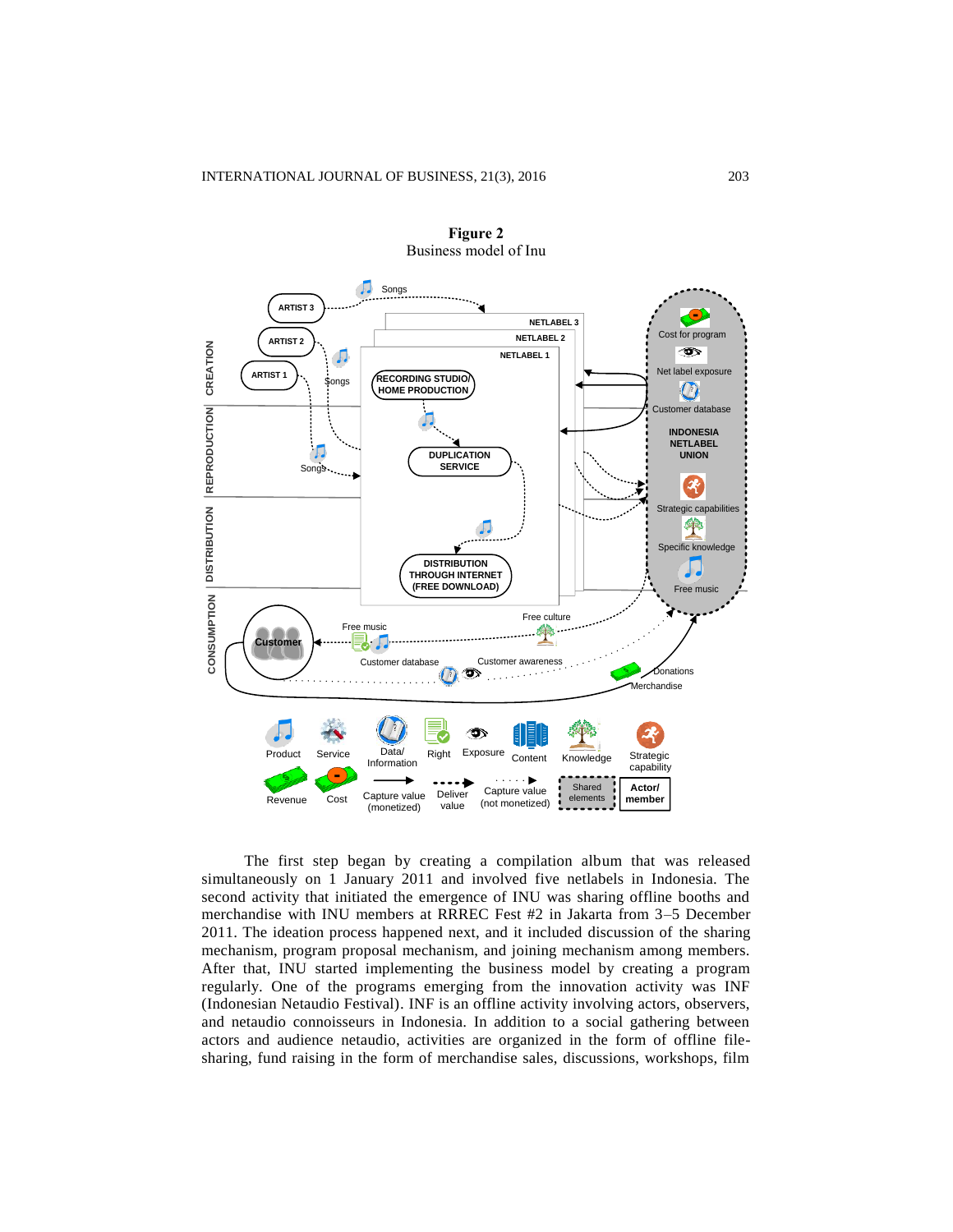screenings, and music performances by musicians who released their albums through the Internet. INF zine was also created to promote and document the activities of the netlabel to the public. Over time, in addition to introducing legal free music downloads, INU has also done cultural work and simple research on the production, distribution, and consumption of music in Indonesian society.

According to Giesen et al. (2007), INU's horizontal value nets of BMI are categorized as industry model types, because INU's emergence could redefine music consumption in Indonesia. Before the emergence of INU, fewer consumers knew that there was a legal way of consuming free music. Music consumption was normally experienced through CDs, cassettes, and MP3s by buying them illegally. There were some artists and labels that analyzed the creative common culture in the international music industry and found this movement suitable for their movement. However, this network was exclusive and could not be a solution for those who still perform the conventional music business way by getting revenue from CD sales. The level of the industry model of BMI in horizontal value nets tends to be incremental. Although the approach of these horizontal value nets was new for netlabels and their consumers, it only comprises a tailoring of previous models that integrates a new consumption model. INU introduced a new way of consuming music products through an internet platform that performs the same basic functions as the old platform.

#### **4. Why: Value**

In horizontal value nets, the tangible value created for the consumer is the increased quantity of products in terms of new releases from each netlabel and the number of services in terms of workshops, seminars, or event programs. INU is also a simplifier for consumers who want to know about legal free download culture, because INU provides all related information in its website. The intangible value created for the consumer is the increased customer experience through many programs related to the legal free download culture, which also could increase customer knowledge. Tangible value delivery for the consumer includes less time to the market and a lower delivery cost, because each netlabel usually provides the product directly on its website, so it is faster for consumers to get the product. This can increase the quality of product delivery, as each netlabel has full control of its website, which ensures the quality of the product. Intangible value delivery is the increased engagement with customers, as each netlabel often has direct communication with consumers.

Netlabels and all INU members capture value through INU's website and its activities or programs. The tangible value that can be captured by the network's members is profit from CD or merchandise sales through INU's programs or activities, such as booth sharing and seminars. Intangible value that can be captured by netlabels includes a decreased risk of product failure in terms of artist or music CD release, because the network can help each netlabel member promote its artist and product. This could increase the product awareness of each member. The member will also gain enhanced skill and knowledge by joining the network, because INU regularly holds a seminar and other programs that increase members' knowledge.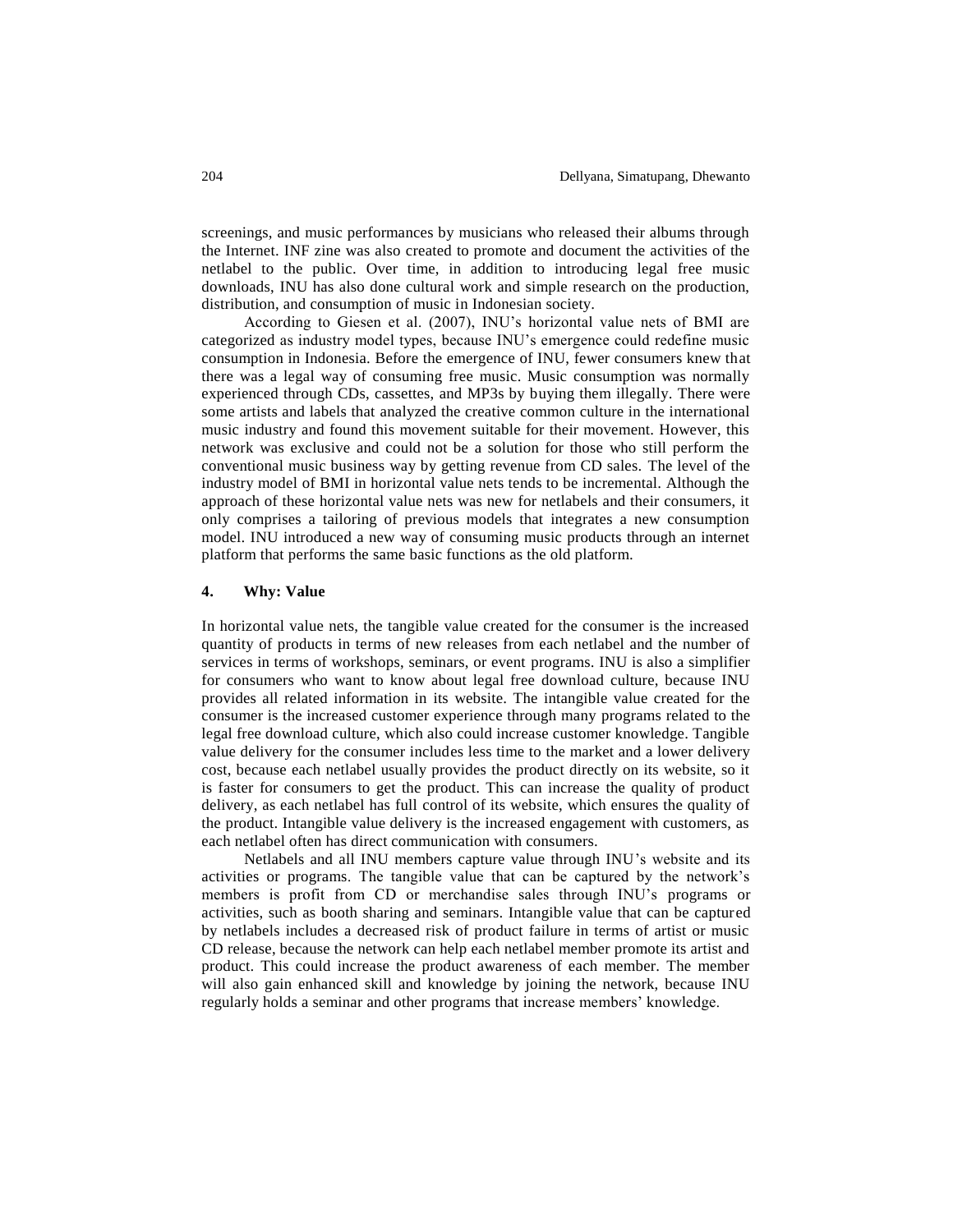## **C. Case Of Multidimensional Value Nets Represented By Guvera Indonesia**

Guvera Indonesia is an Indonesia-subsidiary music-streaming platform founded in 2008 by Claes Loberg, a Swedish-born Australian tech entrepreneur. Collaborating with the Jakarta IT firm Skybee, Guvera launched its service in Indonesia in February 2014. In the same month, it launched its platinum subscription-based service. Guvera offers more than 10 million songs for its customers globally, and it is available in Australia, the United States, and several Asian countries. The application is available for iOS, Android, Windows smartphones, and many tablets, as well as on Guvera's website. Every new user who downloads the app gets a free 14-day trial. After it expires, users have to subscribe in order to continue enjoying music on Guvera.

## **1. Who: Network**

Guvera Indonesia's network structure is comprised of actors from the creation, reproduction, distribution, and consumption chains. Since their emerging, Guvera has brought a new service for music consumption through new technology: music streaming. To help deliver its offerings, Guvera collaborates with partners with different roles, such as an IT company, content provider, handset distributor, handset producer, telecommunication provider, and payment gateway.

The network ties in Guvera's network are among Guvera and its different types of partners. The network configuration is sometimes determined by Guvera or by partners who propose to join the network. Network stability is moderate, because the time period of contracts varies for different partners. For partners who provide strategic capability, such as the IT provider, the time period would be longer than for advertiser partners.

In network governance elements, decision-making is determined by the collaborating parties. For example, in collaboration with telcos such as PT XL Axiata Tbk (XL), they sit together and discuss the best strategy to work together. Both parties share their customer database and agree to lower their prices to provide a reasonable price package for customers. In collaboration with advertisers, Guvera usually proposes the company first and presents its user database to the client.

"For advertisement, a contract is usually conducted by duration: three months, six months, or even one year" (Managing director, Guvera Indonesia).

The unique thing is that Guvera can help the client design its advertising. For instance, it can create a specific playlist for each brand. Thus, the consumer would not be disturbed by unrelated advertising content. In collaboration with the label, only a big label, local or international, which has direct access to Guvera. This is because it has a special contract with Guvera International. In contrast, to include local record labels in the Guvera Indonesia network, Guvera needs to pay cash upfront for local record labels' content. Furthermore, their content (local label) is delivered through omniphone, which is a different platform. In collaboration with payment gateways, the obstacle is to manage a different company's requirements.

"Each payment gateway charges a different fee. This is sometimes difficult to manage. For instance, DOKU Wallet charges 3% commission and credit card charges 6% commission. However, we try to open as many gateways as possible so users can choose for themselves which one is more convenient" (Managing director, Guvera Indonesia).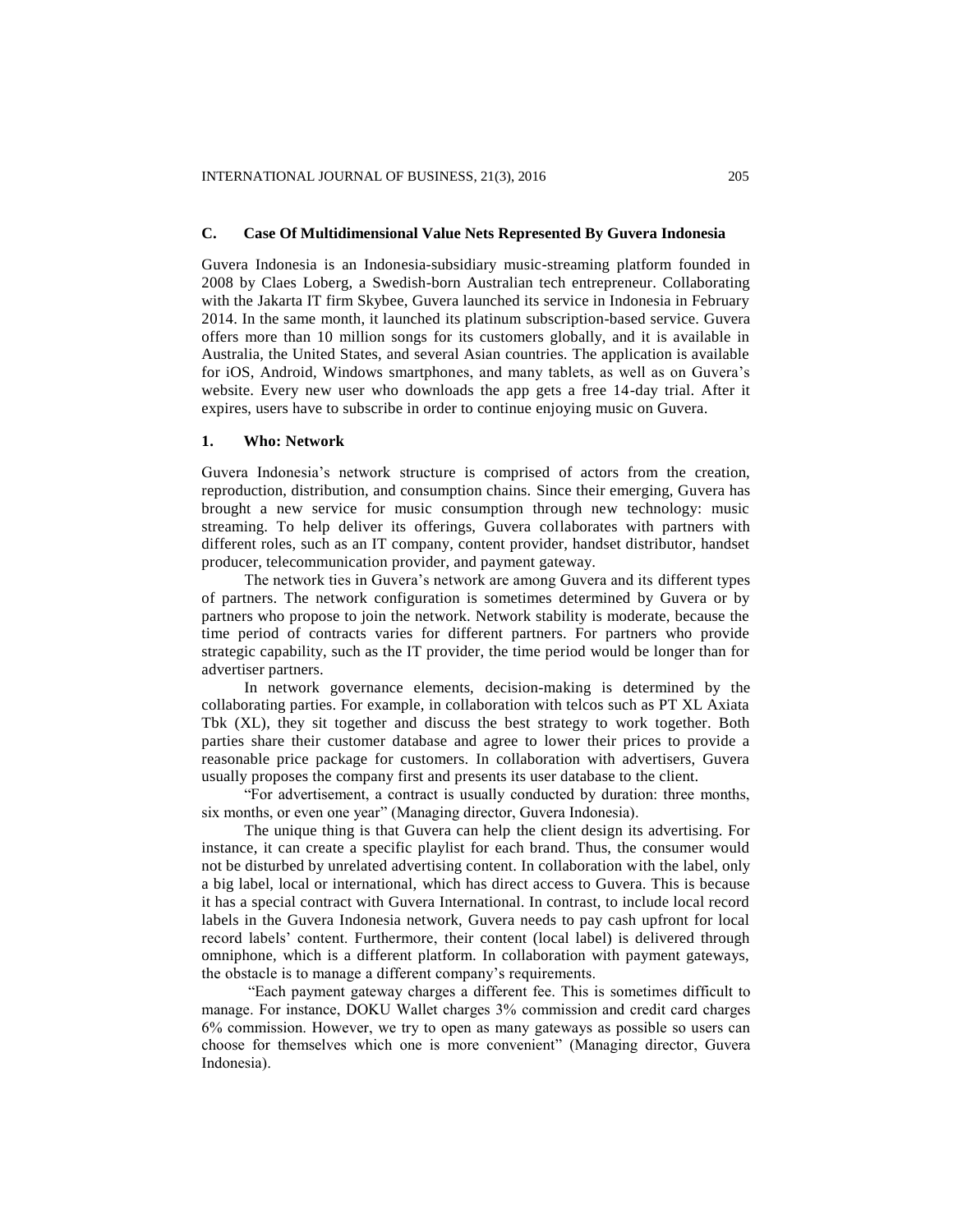In MDVN behaviour elements, sharing resources is mandatory, because the collaboration guidelines and decision-making authority usually are proposed by the focal firms, in this case Guvera. However, the collaboration guidelines usually are less strict and still very open for negotiation. The transparency of information is usually open, and the time period of collaboration varies depending on the partner's type. The lengths of the contracts also vary depending on the type of partner.

"We have (pricelist and collaboration guidelines)! The pricelist will represent the brand chronology. But if they have any objection (regarding the offering) it is alright; they usually tell what they want, and so do we. We negotiate" (Music director, Guvera Indonesia).

#### **2. How: Business Model Innovation**

Value exchange in MDVN is mostly in the form of percent of sales, metadata, strategic capability, network, platform, awareness, database, and ads, as shown in Figure 3. Money from sales is managed by Guvera or partners such as telcos. Metadata are required for songs in digital format. Strategic capability in Guvera's networks varies from the IT and platform provider to payment gateways, and ads are in the form of awareness and increased sales through advertising.

"A partnership between music streaming platform and telco's, PT XL Axiata Tbk **(**XL) in Indonesia is the first collaboration attempt. At first they (PT. XL Axiata) were skeptical, but we convinced them. We facilitates consumer by created XL connect. So that, XL consumer no need to fill much data, such as the name, DOB, etc." (Managing director, Guvera Indonesia).

"We both sacrifice something. XL actually sacrifices revenue; it gets revenue from data, and it is given to Guvera. Guvera sacrifices the subscription price, so it is alright. We believe that XL users likes music, and we can co-educate them" (Managing director, Guvera Indonesia).

Value flows are quite intense but centralized to Guvera from different roles of partners. Value flows in the Guvera Indonesia network are in the form of product, information, and service flow. Product flow starts from Guvera, which invites records labels to put their products in Guvera Indonesia. Information flows start either from Guvera or from partners. The information flow could be started from the bottom as for sales report or from labels or other partners as for product or services information. The service flow leads to Guvera Indonesia from many directions (e.g., content provider, consumer acquisition platform provider).

## **3. How: Business Model Innovation**

To perform its operations in Indonesia, Guvera adjusted some of its business model. At the initiation phase of its BMI process, Guvera complied with the investing regulation in Indonesia to collaborate with local partners for running its operations.

"Because Skybee is part of a large group—namely "Trikomsel", the same owner of Global Teleshop and OK Shop—They are the biggest mobile phone distributors in Indonesia, the largest network. Yes, it is strategic. Why? Because Guvera is an application; now it (Trikomsel) is selling cell phones, so we collaborate with them" (Music director, Guvera Indonesia).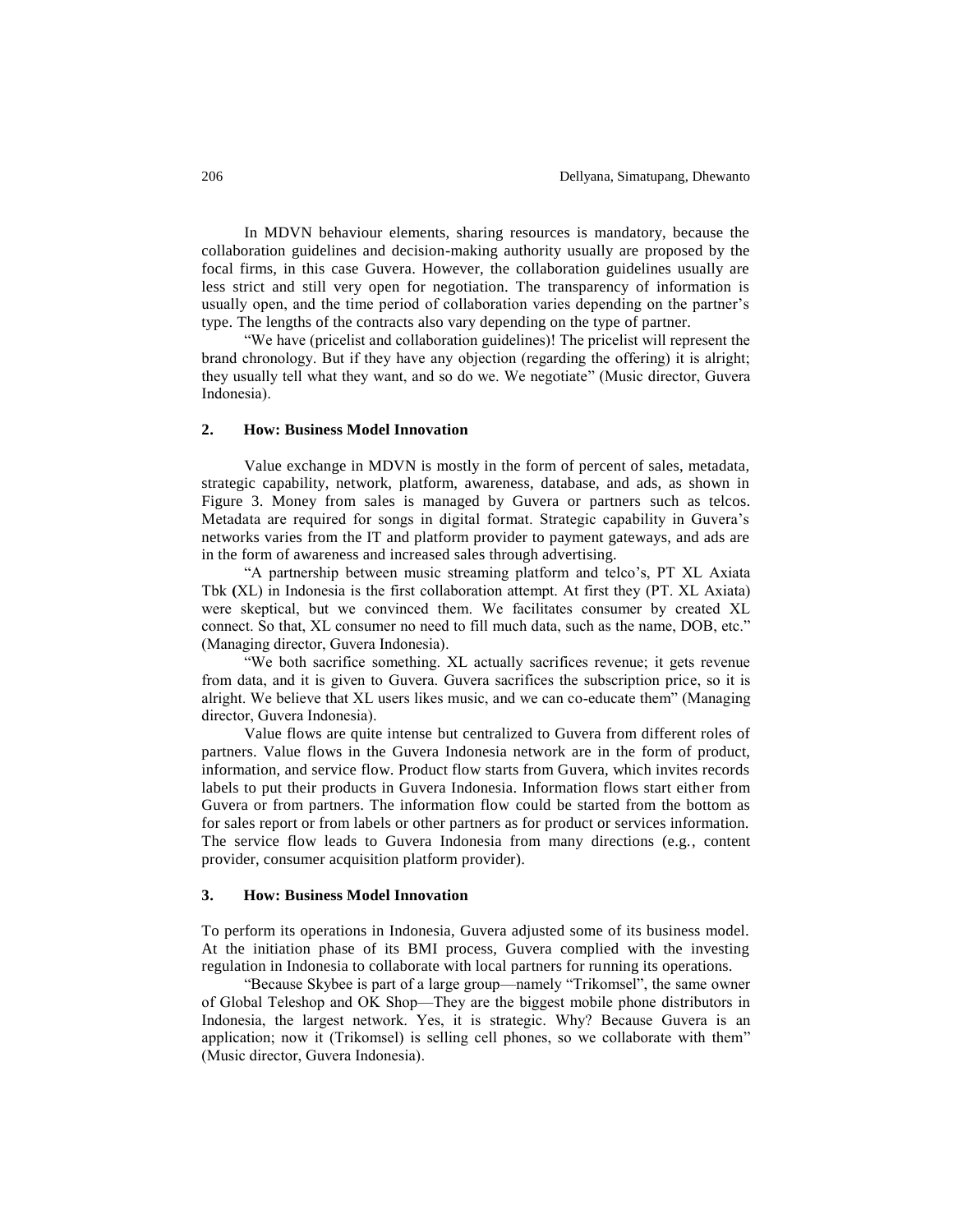

Therefore, Guvera collaborated with a local mobile services company called Skybee. The ideation phase seemed to happen at the same time as the initiation stage, as Guvera prefers to run a different business model than the one already run in Australia. In Indonesia, consumers need to fully subscribe to enjoy music in Guvera, whereas in Australia the freemium business model is utilised. Guvera conducted the integration phase six months after it launched the Indonesian subsidiary. At that time, Guvera offered a new service called Guvera Play, which offers a radio-like experience that is free of charge but includes advertisements. This new service was offered because, based on data, 40% of Indonesian consumers prefer to have free access to music. Guvera Play offers the same experience as the platinum subscription; however, it is less controllable, comes with ads, and does not provide tracklists. Guvera often opens the innovation idea to partners like telcos, labels and advertisers, and some of the ideas are implemented together with the partners.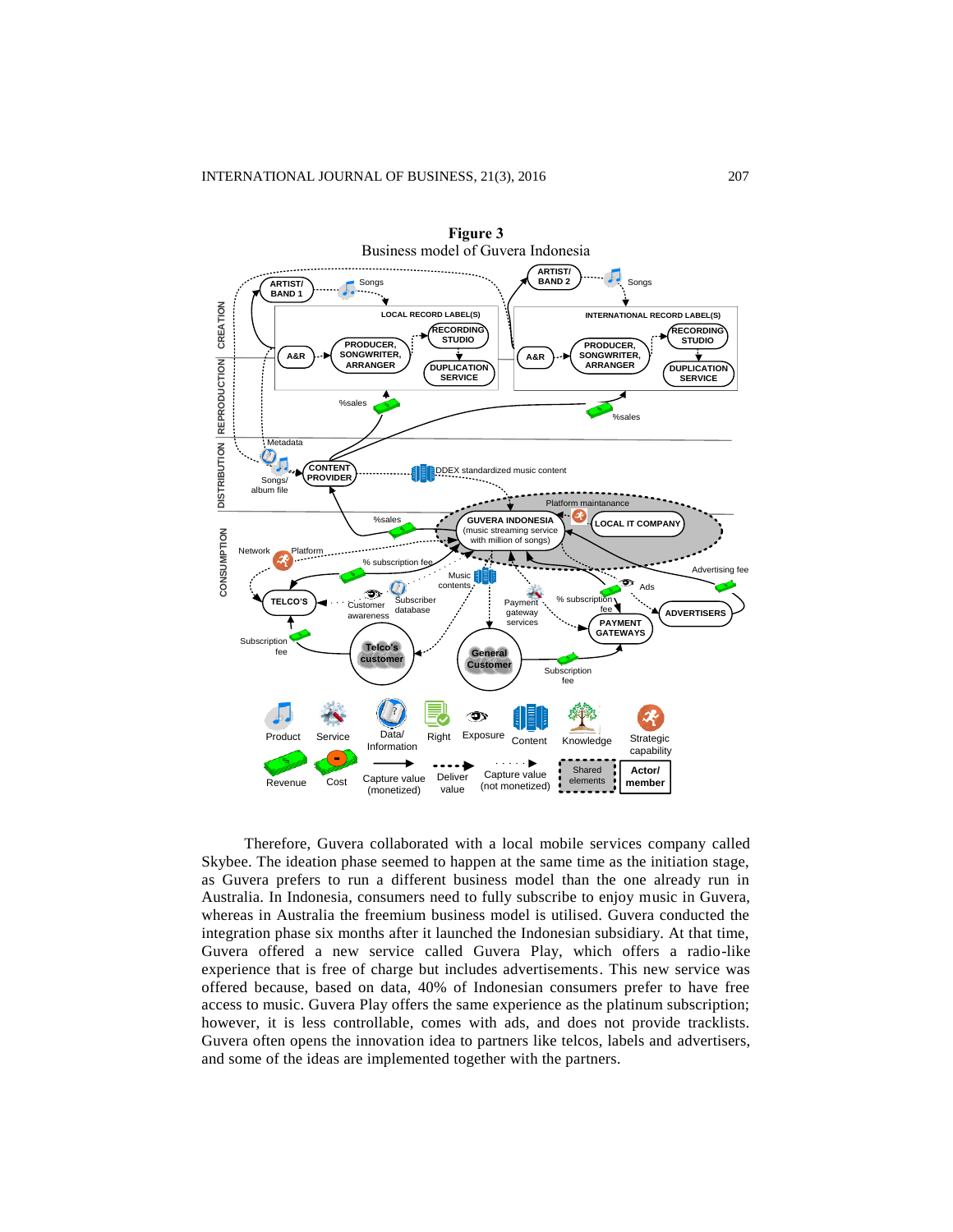"Advertising on Guvera is for cross-subsidies of free content. For advertisers, they see that Guvera user is potential. We know the audience, we know the sex, we know their age, because consumer need to fill the profile when they do the apps registration. We can give the ads according to the profile he wants, so the value of advertising on Guvera was much better than it being broadcasted" (Music director, Guvera Indonesia).

BMI in Guvera's MDVN is categorized as an industry model type, because its emergence redefined the way digital music is consumed by the Indonesian market, namely through streaming. Before the emergence of Guvera's subsidiary in Indonesia, there were already other streaming service providers in Indonesia: Deezer and Rdio. However, Guvera Indonesia offered quite a different business model. The level of the industry model BMI in multidimensional value nets tends to be a market breakthrough. The emergence of Guvera Indonesia confronted the customers of the affected market with a discontinuity, but for the firms of the respective industries, the changes were rather incremental.

#### **4. Why: Value**

Tangible value created for the customers is the increased quality of services by providing different payment gateways through collaboration with many partners, increased quantity of products by adding more collaborations with labels, lowered service prices for users of particular providers, technology integration and simplification by providing easy and free access to music through a smartphone after Guvera's collaboration with Skybee, and some payment gateways. Intangible value created for the customers is the increased customer experience by providing an offline programme in collaboration with a label and increased customer knowledge by offering a different playlist every day.

Tangible value delivery in Guvera's MDVN is less time to the market for the new artist, new songs delivered by labels, and increased quality of products and service delivery, such as by shortening the registration process through "XL Connect". Another tangible value delivery for consumers is the decreased cost of product delivery, as they can search for and listen to any kind of song they want immediately. Intangible value delivered is the increased customer experience of delivery, because Guvera always updates its user experience design, and increased engagement with customers through different choices of similar artists offered on the platform.

Tangible value that can be captured by Guvera's MDVN is profit from subscription fees and profit from advertising fees. Consumers pay a subscription fee to Guvera for unlimited song streaming. Then, Guvera manages the subscription fee and gives the agreed percentage of fees to content providers or partner labels. The content providers then get a consignment fee and give the remaining money to the label. The labels then manage the money for the artist and for the label's operation. Intangible value that can be captured is the decreased risk of failure in advertising and new release programs, such as in the development of new offerings like Guvera Play and "XL Connect". The advertisers also gain increased product/brand awareness through advertisement on Guvera's platform.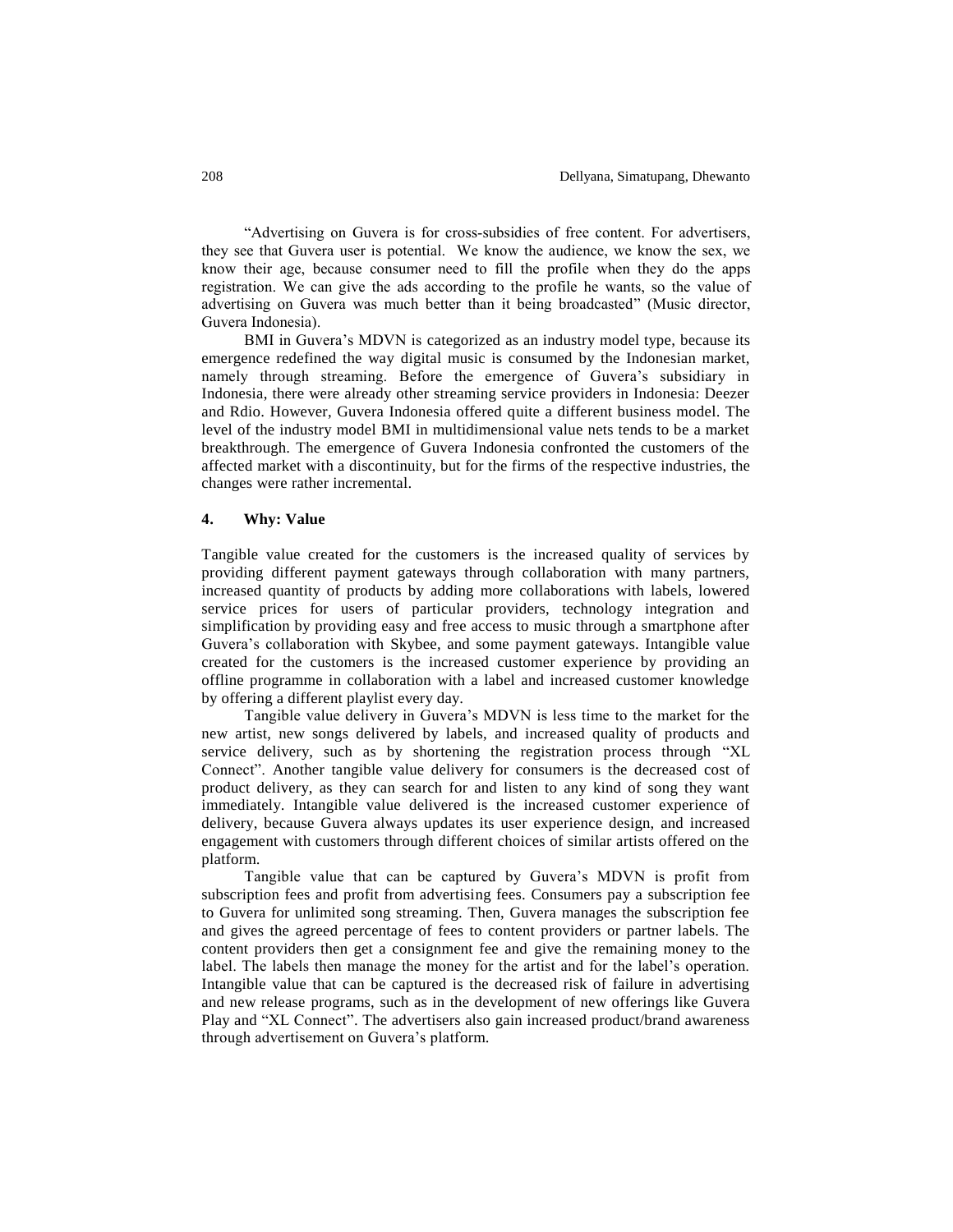## **V. DISCUSSION**

The three networks—vertical value net, horizontal value net, and MDVN—result in different intensity levels in networks, innovation, and business models. The aim of this paper is to understand how those differences influence value creation, delivery, and value capture. In vertical value nets, the network behavior, governance, and structure are stricter than in the other two networks. This means that the network is highly exclusive, and the role of the focal firm is very decisive. Consistent with Lindgren et al. (2010), in vertical value nets, mostly the member of the network is aim for the short-term, which is a three to six-month contract. Each actor is tied into a network for a certain purpose, whether for short-term gain or a long-term focus.

The barrier to enter the vertical value nets is high and in line with the fact that there is no other actor in the same chain as the focal firm, and thus the value flow is very centralized to the focal firm. The focal firm has a stronger position in resources and capabilities, in this case a nation-wide distribution channel. This finding is consistent with Moller et al. (2005), who stated that a focal firm is able to become a selective actor who wants to enter the strategic network. This is what makes BMI categorized in the industry breakthrough level at its time of initiation, because it confronts the existing industry with discontinuation. This kind of vertical network development may monopolize the industry if it is brought to the next level and experiences no change in the social, cultural, and political environment. As discussed by Lindgren et al. (2010), this monopoly could force smaller partners to change their business models, whereas focal firms would experience the least change in their business models and direct the smaller partner.

In this network, the value that can be captured is assured and fixed, because it is stated in the contract, which lowers the chance of change in the business model and provides an opportunity for other members to capture more value other than what is already determined. This is in line with the research conducted by Barabasi (2002) and Gilsing and Nootebohm (2006), who mention in their papers that the business network that is centrally governed tends to deliver fewer ideas, which, in this case, lowers the level of BMI. The centrally governed network also tends to have a narrow viewpoint, because it usually is more focused on its daily operations and is overwhelmed by the utilization of specific resources and capabilities. The lower level of BMI, or incremental BMI, creates and delivers the same type of product and service from time to time, and the activity only comprises product re-configuration, a tailoring of previous products or services that incorporates additional offerings. This results in stagnancy in the network's value creation and value delivery.

In horizontal value nets, the network behavior, governance, and structure arrangement are less strict. Actors joining the network expect future gains in the form of network relations or product value (Lindgren et al., 2010). Similar with Håkansson et al. (1999), this research found that when everyone has equal rights to initiate and share ideas because of weak network ties, innovation activities happen quite often. Moreover, Chan and Mauborgne (2005) stated that the more open a network's structure, the greater chance of having a radical innovation. However, slightly different from the study of Chan and Mauborgne (2005), BMI in INU's network is usually at an incremental level. Value that can be captured in this type of network is more intangible value, because most tangible value needs to be tied to a formal legal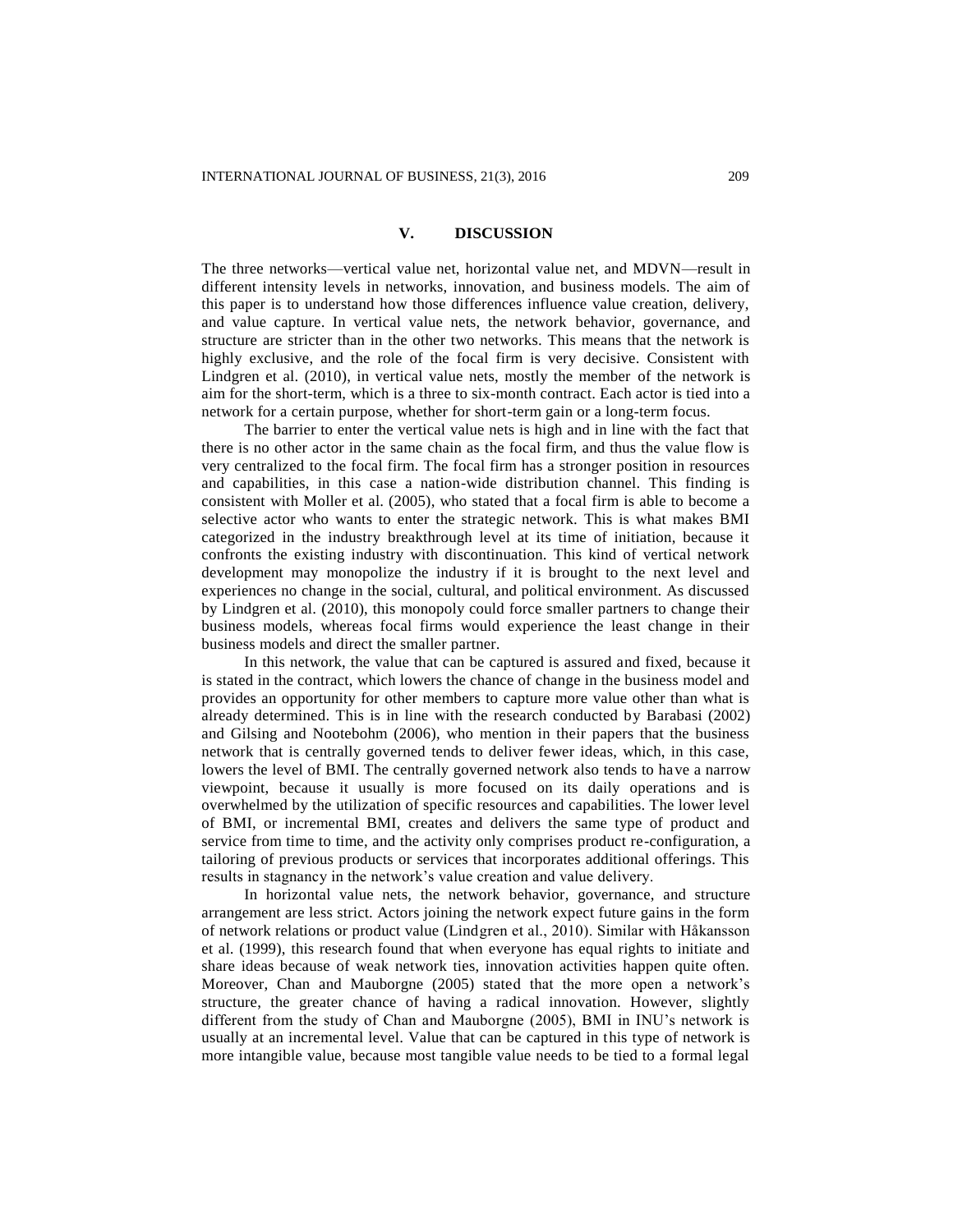document. This is because there is no strict regulation regarding each member's commitment; it is hard to push each member to fully contributing. Radical innovation could be obtained if all members agree on the network vision and agree to share their resources and capabilities. Tangible value can be captured from those who are committed and willing to be tied to a formal agreement.

In multidimensional value nets, the network behavior, governance, and structure arrangement are strict but mostly determined by two or more parties, because the business model comprises different roles of actors. Relevant with research conducted by Rowley (1997), under conditions of high density of the network and low centrality of the focal firm, the focal organization would attempt to comply with stakeholder expectations. As the focal firms are connected with actors with different roles, Guvera gain more value by having diverse knowledge and information that brings various ideas and opportunities, which influence its logic in BMI. This finding is supported by Håkansson et al. (1999), who proposed the same idea about the actor who is located in a position linked with multiple actors. Almost the same with vertical value nets, usually the actors joining the MDVN aim for shortterm gains and must follow the focal firm's business model. This finding is in line with Zott and Amit (2010), who placed the focal firm at the center of the networked business model.

As shown in Tables 1 to 4, the high level of network behavior, governance, and structure tends to result in less value for the network, because the innovation is mostly controlled by the focal firm, giving members less of a chance to contribute. This is in accordance with Rowley (1997), who argued that when the focal organization's centrality increases, its ability to resist stakeholder pressures increases. However, the low intensity level in network behavior, governance, and structure even lowers the chance to result in more value from BMI. Because a business model is a system of interdependent activities that surpasses the focal firm and enables the activity system in concert with its partners (Zott and Amit, 2010), members need to be tied to a certain activity. This finding is in line with Snehota and Hakansson (1995), who stated that linked activities among members could create a unique performance and affect productivity. Similar with the finding of Rowley (1997), the role of the focal firm is important to manage the network, and the focal firm should act differently regarding the particular network characteristic. By maintaining a good relationship with focal firms, members in the network have a high probability of success in the long term and have a good position in the network, as indicated by Kagermann et al. (2010).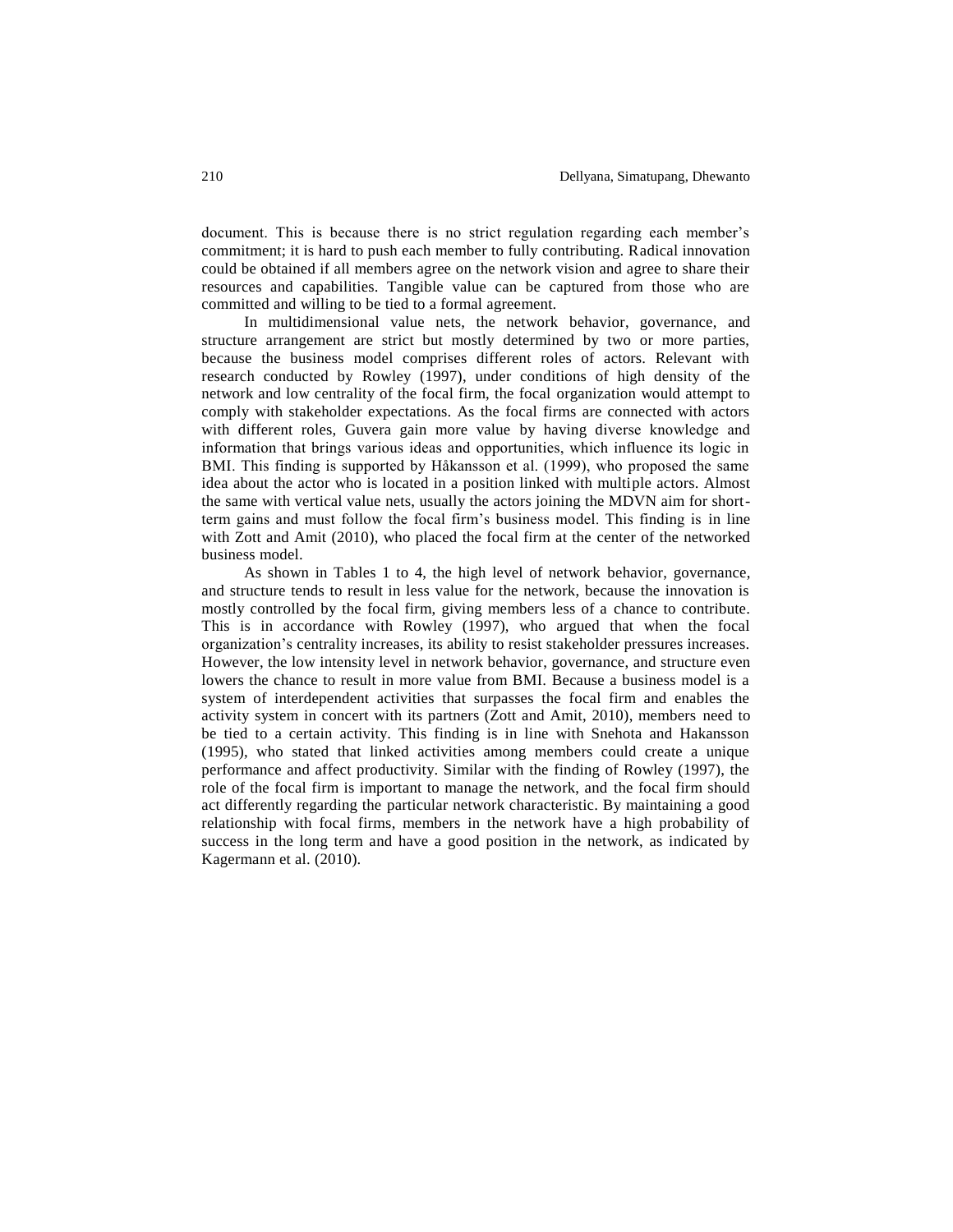|           |              | Cross-case analysis in the network dimension |                                             |                                |  |
|-----------|--------------|----------------------------------------------|---------------------------------------------|--------------------------------|--|
| Construct | Subconstruct | Intensity Level $(4=$ highest, $1=$ lowest)  |                                             |                                |  |
|           |              | Vertical                                     | Horizontal                                  | Multidimensional               |  |
|           |              | Value Net                                    | Value Net                                   | Value Net                      |  |
| Network   | Structure    | Network ties (4).                            | Network ties (1).                           | Network ties $(3)$ ,           |  |
|           |              | Network configuration                        | Network configuration                       | Network configuration          |  |
|           |              | (4), Network stability                       | (1), Network stability                      | (1), Network stability         |  |
|           |              | (3)                                          | (1)                                         | (3)                            |  |
|           | Governance   | Review and evaluation                        | Review and evaluation                       | Review and evaluation          |  |
|           |              | (3), Decision-making                         | $(2)$ , Decision-making                     | $(2)$ , Decision-making        |  |
|           |              | authority (4),                               | authority $(2)$ ,                           | authority $(2)$ ,              |  |
|           |              | Collaboration                                | Collaboration                               | Collaboration guidance         |  |
|           |              | guidance (4),                                | guidance $(1)$ ,                            | $(3)$ , Transaction $(4)$      |  |
|           |              | Transaction (4)                              | Transaction (2)                             |                                |  |
|           | Behaviour    | Active in                                    | Active in                                   | Active in                      |  |
|           |              | communication (3),                           | communication (3),                          | communication (2),             |  |
|           |              | Sharing resources (4),                       | Sharing resources (2),                      | Sharing resources (4),         |  |
|           |              | Transparency of                              | Transparency of                             | Transparency of internal       |  |
|           |              | internal information                         | internal information                        | information (3), Time          |  |
|           |              | $(4)$ , Time period of<br>collaboration (2)  | $(2)$ , Time period of<br>collaboration (1) | period of collaboration<br>(3) |  |

| Table 1                                      |  |  |  |  |  |  |
|----------------------------------------------|--|--|--|--|--|--|
| Cross-case analysis in the network dimension |  |  |  |  |  |  |

**Table 2**

| Cross-case analysis in the business model innovation dimension |              |                                             |                        |                        |  |
|----------------------------------------------------------------|--------------|---------------------------------------------|------------------------|------------------------|--|
| Construct                                                      | Subconstruct | Intensity Level $(4=$ highest, $1=$ lowest) |                        |                        |  |
|                                                                |              | Vertical                                    | Horizontal             | Multidimensional       |  |
|                                                                |              | Value Net                                   | Value Net              | Value Net              |  |
| <b>Business</b>                                                | Types        | Industry model and                          | Industry model (2)     | Industry model and     |  |
| Model                                                          |              | Revenue model (3)                           |                        | Revenue model (3)      |  |
| Innovation                                                     | Process      | 4 from 4 process                            | 4 from 4 process       | 4 from 4 process       |  |
|                                                                |              | (Initiation, Ideation,                      | (Initiation, Ideation, | (Initiation, Ideation, |  |
|                                                                |              | Integration,                                | Integration.           | Integration.           |  |
|                                                                |              | Implementation)                             | Implementation)        | Implementation)        |  |
|                                                                |              | available (4)                               | available (4)          | available (4)          |  |
|                                                                | Level        | Incremental                                 | Incremental            | Market breakthrough    |  |
|                                                                |              | innovation $(1)$                            | innovation $(1)$       | (2)                    |  |

Cross-case analysis in the business model innovation dimension

**Table 3**

| Cross-case analysis in the business model dimension |              |                                             |               |                      |  |
|-----------------------------------------------------|--------------|---------------------------------------------|---------------|----------------------|--|
| Construct                                           | Subconstruct | Intensity Level $(4=$ highest, $1=$ lowest) |               |                      |  |
|                                                     |              | Vertical                                    | Horizontal    | Multidimensional     |  |
|                                                     |              | Value Net                                   | Value Net     | Value Net            |  |
| <b>Business</b>                                     | Value        | $9/9$ value                                 | $7/9$ value   | 9/9 value exchange   |  |
| Model                                               | exchange     | exchange                                    | exchange      | available (4)        |  |
|                                                     |              | available (4)                               | available (3) |                      |  |
|                                                     | Value flows  | Very centralised                            | Scatter $(2)$ | Centralised to focal |  |
|                                                     |              | to focal firm $(4)$                         |               | firm(3)              |  |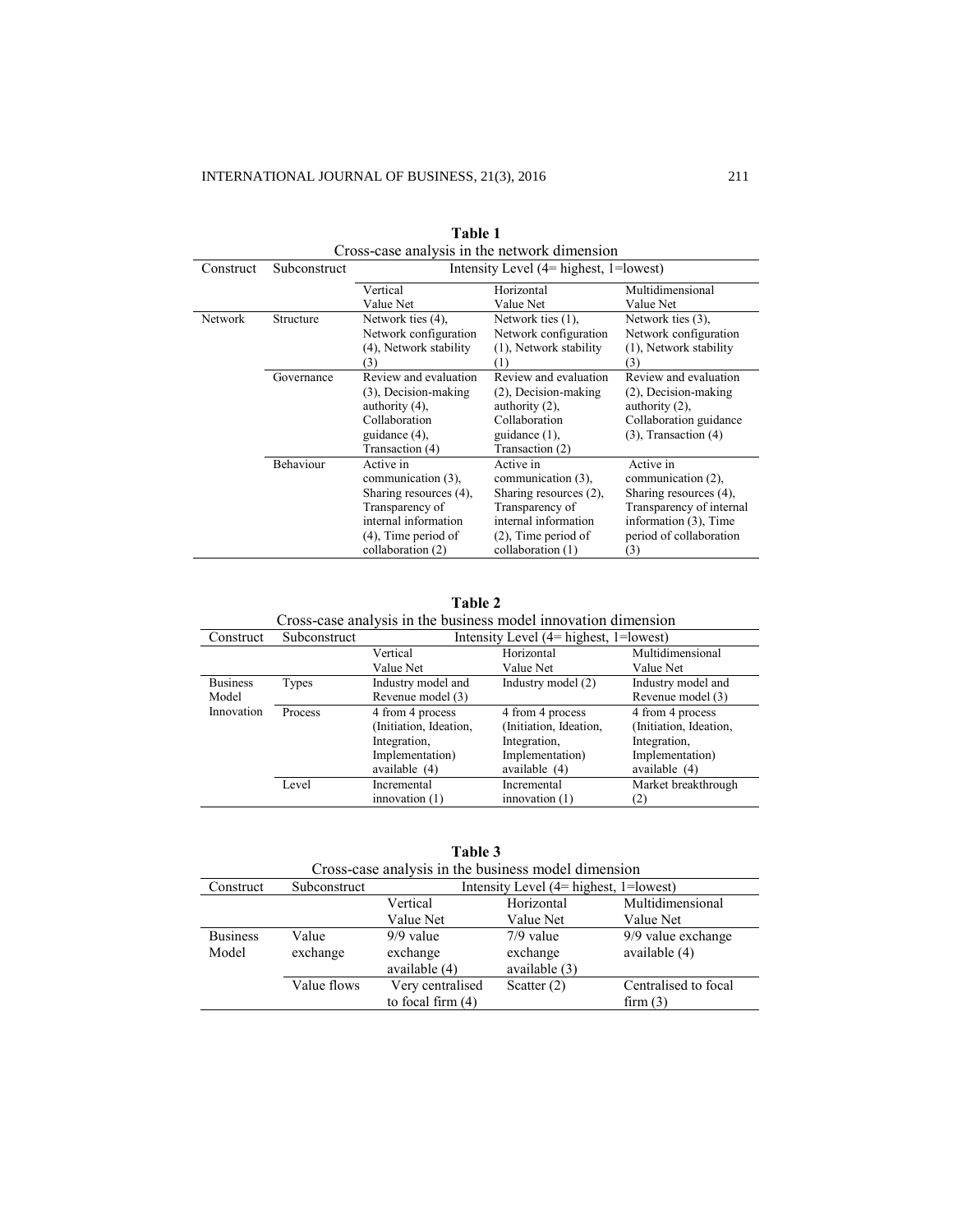| Cross-case anaiysis in the value dimension |                   |                                                                                                                                        |                                                                                                                            |                                                                                                                                |  |
|--------------------------------------------|-------------------|----------------------------------------------------------------------------------------------------------------------------------------|----------------------------------------------------------------------------------------------------------------------------|--------------------------------------------------------------------------------------------------------------------------------|--|
| Construct                                  | Subconstruct      | Intensity Level (4= highest, 1=lowest)                                                                                                 |                                                                                                                            |                                                                                                                                |  |
|                                            |                   | Vertical                                                                                                                               | Horizontal                                                                                                                 | Multidimensional                                                                                                               |  |
|                                            |                   | Value Net                                                                                                                              | Value Net                                                                                                                  | Value Net                                                                                                                      |  |
| Value                                      | Value creation    | Less than 5 tangible<br>value creation<br>available (2), Less<br>than $2$ from $2$<br>intangible value<br>creation available (2)       | 5 from 5 tangible<br>value creation<br>available $(3)$ , 2 from<br>2 intangible value<br>delivery available<br>(3)         | 5 from 5 tangible value<br>creation available (3), 2<br>from 2 intangible value<br>creation available (3)                      |  |
|                                            | Value<br>delivery | Less than 3 from 3<br>tangible value<br>delivery available<br>$(2)$ , Less than 2 from<br>2 intangible value<br>delivery available (2) | 3 from 3 tangible<br>value delivery<br>available $(3)$ , 2 from<br>2 intangible value<br>delivery available<br>(3)         | 3 from 3 tangible value<br>delivery available (3), 2<br>from 2 intangible value<br>delivery available (3)                      |  |
|                                            | Value capture     | Less than 3 from 5<br>tangible value<br>capture available (1),<br>Less than 3 from 3<br>intangible value<br>capture available (2)      | Less than 3 from 5<br>tangible value<br>capture available<br>$(1)$ , 3 from 3<br>intangible value<br>capture available (3) | Less than 5 from 5 tangible<br>value capture available (2),<br>Less than 2 from 3<br>intangible value capture<br>available (1) |  |

**Table 4** Cross-case analysis in the value dimension

#### **VI. CONCLUSION**

The literature and practice of a networked-based business model are massive but fragmented, with various state-of-the-art approaches that may contribute to BMI for sustainability. This research proposes dimensions of BMI from the network perspective, resulting in various contributions that deliver not only sustainability but also the maximum value from the literature and practice. The dimensions used in the three cases are the network (actor), the business model (object), the innovation (activity), and the value (output), which, if put together, could give a comprehensive overview of how BMI could result in maximum value in a particular network.

Based on the three cases, the four dimensions are interrelated. Vertical and multidimensional value nets tend to have some similarities in terms of network behavior, governance, and structure. Several factors that distinguish both networks are the role and openness of the focal firm and the type of member joining the network. Both networks result in high output, although MDVNs get higher value. Different types of member joining the network also result in more value exchanges in terms of tangible and intangible value. Horizontal value net is the one that quite unique since the aim of the network is less put attention to the tangible value. Intangible value, such as exposure, databases, strategic capabilities, and knowledge, is the main objective for members to join this kind of network.

The main theoretical contribution of this research is the model of BMI from the network perspective, which comprises four dimensions: the network (actor), the business model (object), the innovation (activity), and the value (output). The presented model identifies a set of important dimensions of a BMI from the network perspective and hence helps the innovation of such business models in different types of networks. It adds some aspects to the current research: the intensity level, the role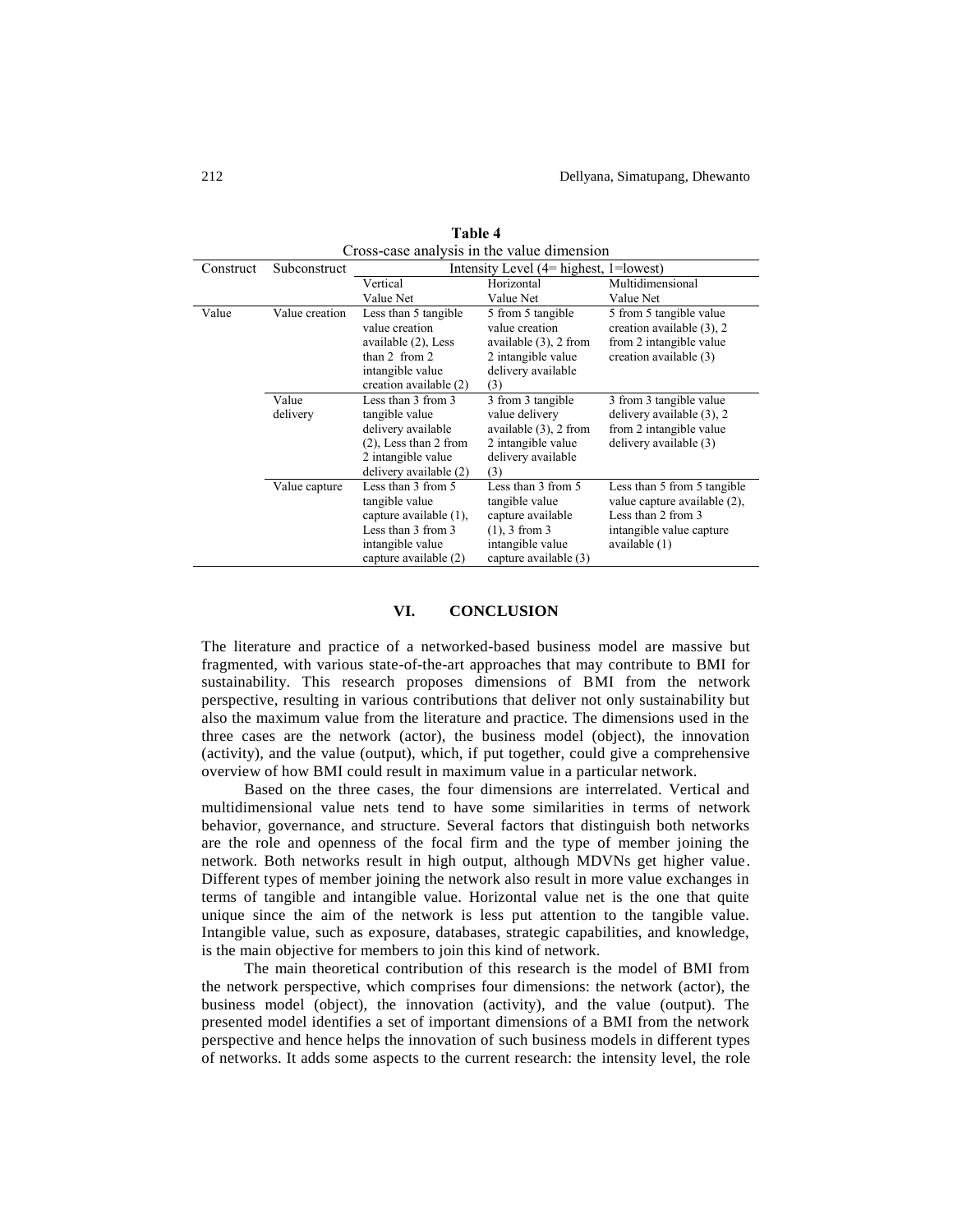of focal firm in results of BMI and value, the types of BMI strategies, and the business model for different networks. Furthermore, the four dimensions are perceived as a basis to extend and unify the research agenda for BMI from the network perspective. Practitioners can utilize the four dimensions in the model to evaluate the effectiveness of a network towards BMI activity and to manage a network that aims for maximum value creation, delivery, and capture.

## **REFERENCES**

- Allee, V., 2008, "Value Network Analysis for Accelerating Conversion of Intangibles." *Journal of Intellectual Capital*, 9(1), 5-24.
- Amit, R., and C. Zott, 2012, "Creating Value through Business Model Innovation." *MIT Sloan Management Review*, *53*, 41-49.
- Anderson, J.C., and J.A. Narus, 1999, *Business Market Management: Understanding, Creating and Delivering Value*, Prentice Hall, NJ: Upper Saddle River.
- Bask, A.H., M. Tinnilä, and M. Rajahonka, 2010, "Matching Service Strategies, Business Models and Modular Business Processes." *Business Process Management Journal*, 16(1), 153-180.
- Barabasi, Albert-Laszlo, 2002, *Linked: The New Science of Networks*, Cambridge: Perseus Publishing.
- Berggren, E., and T. Nacher, 2001, "Introducing New Products can be Hazardous to Your Company: Use the right new-solutions delivery tools." *The Academy of Management Executive*, *15*(3), 92-101.
- Bititci, U.S., V. Martinez, P. Albores, and J. Parung, 2004, "Creating and Managing Value in Collaborative Networks." *International Journal of Physical Distribution and Logistics Management*, *34*(3/4), 251-268.
- Bouwman, H., and E. Fielt, 2008, "Service Innovation and Business Models." in Bouwman, H., De Vos, H. and Haaker, T. (Eds), *Mobile Service Innovation and Business Models*, Springer, Berlin, 9-30.
- Bovet D., and J. Martha, 2000, *ValueNets: Breaking the Supply Chain to Unlock Hidden Profit*, John Wiley and Sons, Chicester, UK.
- Bucherer, E., U. Eisert, and O. Gassmann, 2012, "Towards Systematic Business Model Innovation: Lessons from Product Innovation Management." *Creativity and Innovation Management,* 21(2), 183-198.
- Chesbrough H., 2007, "Business Model Innovation: It's not Just About Technology Anymore." *Strategy and Leadership*, 35(6), 12-17.
- Chan, K.W., and R. Mauborgne, 2005, *Blue Ocean Strategy. How to Create Uncontested Market Space and Make Competition Irrelevant*, Harvard Business School Press, Boston, MA.
- Demil B., and X. Lecocq 2010, "Business Model Evolution: In Search of Dynamic Consistency." *Long Range Planning*, 43(2-3), 227-246.
- Frankenberger, K., T. Weiblen, M. Csik, and O. Gassmann, 2013, "The 4I-Framework of Business Model Innovation: A Structured View on Process Phases and Challenges." *International Journal of Product Development*, *18*(3-4), 249-273.
- Fu, R., L. Qiu, and L. Quyang, 2006, "A Networking-based View of Business Model Innovation: Theory and Method." *Communications of the IIMA*, *6*(4), 81-87.
- Giesen, E., S.J. Berman, R. Bell, and A. Blitz, 2007, "Three Ways to Successfully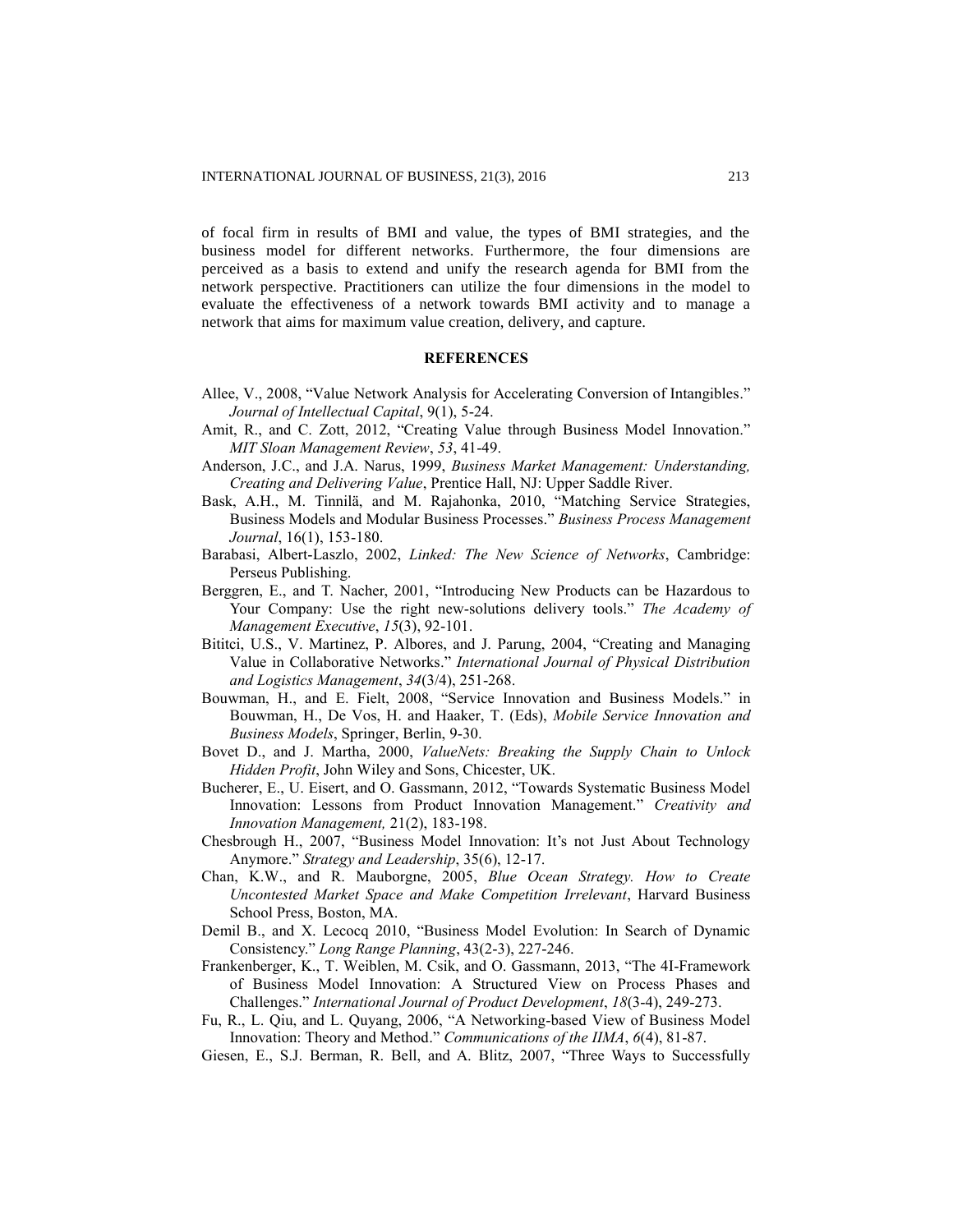Innovate your Business Model." *Strategy and Leadership*, *35*(6), 27-33.

- Gilsing, V., and B. Nootebohm, 2006, "Exploration and Exploitation in Innovation Systems: The Case of Pharmaceutical Biotechnology." *Research Policy*, 35(1), 1−23.
- Gordijn, J., and H. Akkermans, 2001, "Designing and Evaluating E-Business Models." *IEEE intelligent Systems*, (4), 11-17.
- Zaheer, A., R. Gulati, and N. Nohria, 2000, "Strategic Networks." *Strategic management journal*, *21*(3), 203.
- Håkansson, H., V. Havila, and A.C. Pedersen, 1999, "Learning in Networks." *Industrial Marketing Management*, 28, 443−452.
- Hamel G., 2000, *Leading the Revolution*, Harvard Business School Press.
- Inkpen, A.C., and E.W. Tsang, 2005, "Social Capital, Networks, and Knowledge Transfer." *Academy of Management Review*, *30*(1), 146-165.
- Jones, C., W.S. Hesterly, and S.P. Borgatti, 1997, "A General Theory of Network Governance: Exchange Conditions and Social Mechanisms." *Academy of Management Review*, *22*(4), 911-945.
- Kagermann, H., H. Osterle, and J.M. Jordan, 2010, *IT-Driven Business Models: Global Case Studies in Transformation*. John Wiley and Sons.
- Kartseva, V., J. Gordijn, and H. Akkermans, 2004, "A Design Perspective on Networked Business Models: A Study of Distributed Generation in the Power Industry Sector." *12th European Conference on Information Systems*.
- Komulainen, H., T. Mainela, J. Sinisalo, J. Tahtinen, and P. Ulkuniemi, 2006, "Business Model Scenarios in Mobile Advertising." *International Journal of Internet Marketing and Advertising*, 3(3), 254-270.
- Kothandaraman, P., and D.T. Wilson, 2001, "The Future of Competition: Value-Creating Networks." *Industrial Marketing Management,* 30(4), 379-389.
- Lindgren, P., Y. Taran, and H. Boer, 2010, "From Single Firm to Network-Based Business Model Innovation." *International Journal of Entrepreneurship and Innovation Management*, *12*(2), 122-137.
- Markides, C.C., 1999, "A Dynamic View of Strategy." *Sloan Management Review*, *40*(3), 55-63.
- Markides, C., 2006, "Disruptive Innovation: In Need of Better Theory", *Journal of Product Innovation Management*, *23*(1), 19-25.
- Martinez, V., 2003, "Understanding Value Creation: The Value Matrix and the Value Cube", *PhD Dissertation*, Strathclyde University, Glasgow.
- Mitchell, D.W. and Coles, C.B., 2004, "Establishing A Continuing Business Model Innovation Process." *The Journal of Business Strategy*, 25(3), 39-49.
- Möller, K.K., and A. Halinen, 1999, "Business Relationships and Networks: Managerial Challenge of Network Era." *Industrial Marketing Management*, 28(5), 413-427.
- Möller, K., A. Rajala, and S. Svahn, 2005, "Strategic Business Nets—Their Type and Management." *Journal of Business Research*, *58*(9), 1274-1284.
- Möller, K., and S. Svahn, 2009, "How to Influence the Birth of New Business Fields— Network Perspective." *Industrial Marketing Management*, 38(4), 450-458.
- Najmaei, A., 2011, "Dynamic Business Model Innovation: An Analytical Archetype." *Proceedings of the 3rd International Conference on Information and Financial Engineering (IPEDR),* 12.
- Nenonen, S., and K. Storbacka, 2010, "Business Model Design: Conceptualizing